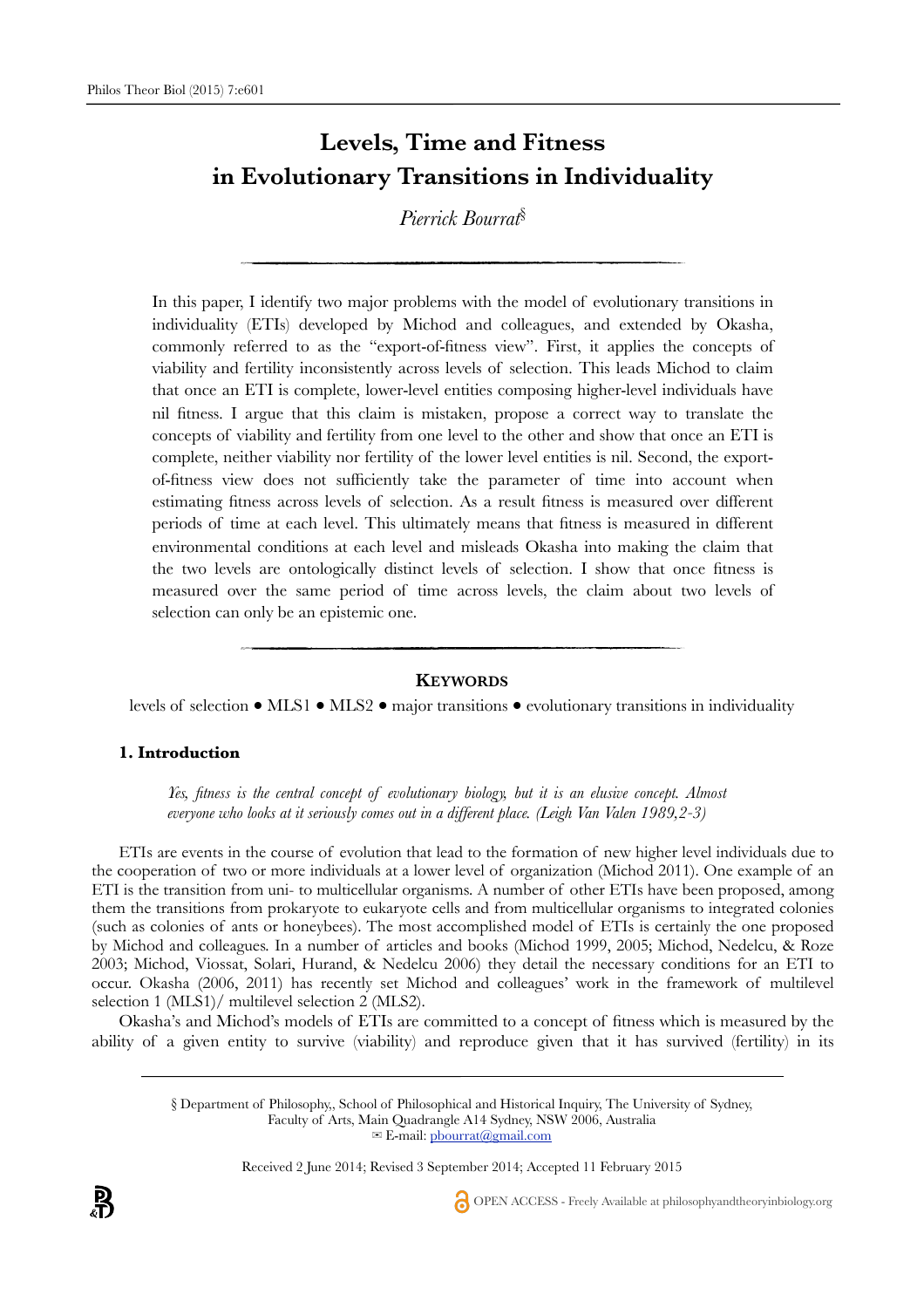environment. According to this definition, the higher the product of viability and fertility of an entity is, the higher its fitness is (see Sober 2001 for more on the way of conceptualizing fitness). Although much debate exists in the literature about the status of fitness (Ariew & Lewontin 2004; Godfrey-Smith 2009; Krimbas 2004; Sober 2001) and whether 'fitness' consistently refers to the same concept (Michod 1999, 222), I will accept this definition as common ground for the development of my arguments. The main aim of this article is to argue against Michod's and Okasha's view of ETIs and more precisely against two specific claims defended by both authors. After having briefly reviewed Michod and colleagues' as well as Okasha's models of ETIs with respect to fitness, I will present these two claims: (1) during the last stage of an ETI, once a division of labor is in place, the fitness of the entities constituting the newly emerged individual becomes nil; (2) there are two fundamentally distinct processes of selection, namely multilevel selection 1 (MSL1) and multilevel selection 2 (MLS2), occurring alternately at the different stages of an ETI.

Claim (1) has recently been briefly criticized by Godfrey-Smith (2011, 77-78) for its metaphorical nature. In Section 3, I propose a more thorough examination of this claim and show first that Michod and colleagues' model relies on an assumption regarding fitness of the higher-level entity (hereafter the "collective") that is inconsistent with the claim made about the fitnesses of the lower level entities (hereafter the "particles").<sup>1</sup> I claim that an ambiguity surrounding the concept of viability (fertility) of the particle/ viability (fertility) of the collective exists in Michod's and Okasha's writings and creates the illusion that the fitness of the particle can be nil while the fitness of the collective is high. I also propose that even in cases where the fertility of the particles is literally nil, the concept of reproduction used by Michod and Okasha relies too much, although not explicitly, on material overlap such as is proposed by Griesemer (2000). I argue that this material overlap is unnecessary for Darwinian evolution to occur. Expanding on Godfrey-Smith (2009) and his concept of formal reproduction I show that somatic cells of multicellular organisms formally reproduce and consequently that their fitness is not nil.

In Section 4, I turn to claim (2) and demonstrate that if fitness is assessed over the same period of time at the collective level and at the level of its particles, then there most likely is commensurability between selection at the particle and collective level during an ETI. For that reason, they should not be claimed to represent two ontologically distinct processes of selection. I propose rather that they represent two ways of describing one and the same process from the perspective of two spatial and temporal scales. I do not deny the epistemological virtues of describing ETIs within the MLS1/MLS2 framework, but ultimately conclude that, so far, there is no clear evidence to support the claims given by Okasha about ontology.2

## **2. Michod and Okasha on Evolutionary Transitions in Individuality**

Michod (2005) proposes the following model of ETIs. For new individuals at the collective level to emerge from the particle level (e.g. for multicellular organisms to emerge from unicellular organisms) two things must happen. First, conflicts between members of the collective need to be resolved. Two ways this can come about are the presence of policing mechanisms in the collective and the presence of developmental bottlenecks during life cycles. These two mechanisms lead to genetic homogeneity that reduces genetic conflict between the cells of an adult multicellular organism. However, even if genetic homogeneity between the different members of the same group is reached, this will not necessarily lead to the emergence of a higher level individual. For an ETI to take place, Michod (2005) proposes that there must be a division of labor between germ and soma (or its equivalent in ETIs other than from uni- to multicellular organisms), since without this division of labor, he argues, the collective fitness will remain strictly proportional to the average particle fitness. As such, the collective will not be an individual with its own fitness (Michod 2005, 569); its fitness will merely be a cross-level by-product<sup>3</sup> of its particles' fitnesses. Thus, for Michod, the concept of individuality involves irreducibility of fitness at that level.

## *2.1. Claim 1*

Michod defines the fitness of an entity (whether particle or collective) as the product of its viability and fertility, as it is often done in life-history models. When a cell is not specialized, it invests its resources in both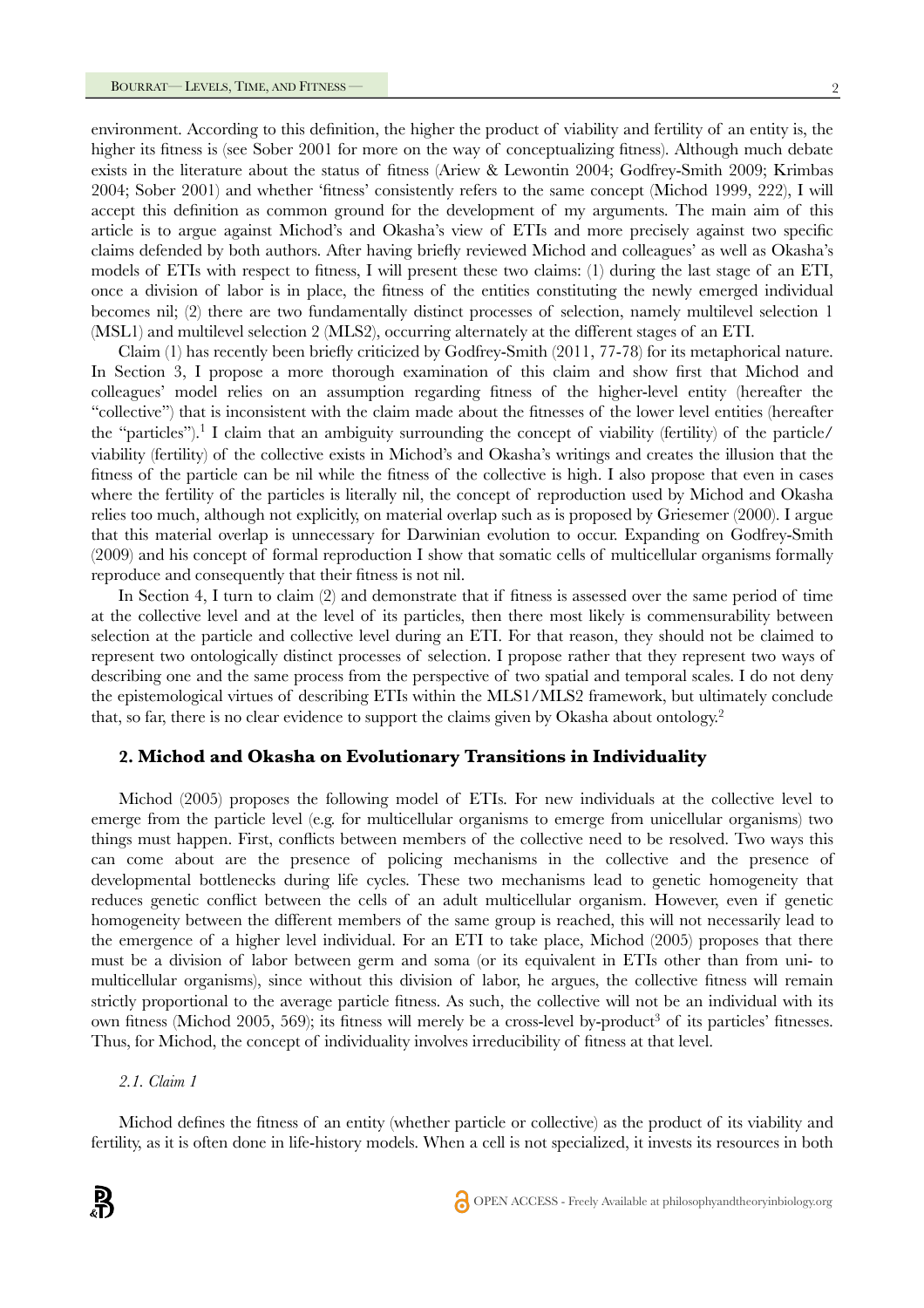the viability and fertility components of fitness. As a result its fitness is positive. However, when a cell invests everything in viability or everything in fertility, its fitness becomes nil because its product of viability and fertility is zero. Michod (2005, 2011) and Okasha (2009) both generalize this argument to other ETIs and propose that:

(1) If a particle invests everything in the somatic (or germ) function (or its equivalent) of the future collective individual, that particle's fitness will be nil since although its viability (or fertility) will be positive, its fertility (or viability), and consequently the product of viability and fertility, will be nil.

Conversely, they propose that when the two types of particles combine their investment in both components of fitness (one investing everything in the soma and the other everything in the germ function) a new collective individual emerges with its own fitness. This reasoning leads Michod to claim that during an ETI, there is a transfer or export of fitness from the particle to the collective level.

#### *2.2. Claim 2*

Okasha (2006) and Michod (2005, 2011), mostly relying on Okasha's analysis, both link this work to the two concepts of multilevel selection distinguished by Damuth and Heisler (1988), namely MLS1 and MLS2. In the MLS1 framework, the focal unit of selection is the particle. For that reason fitness is expressed as a number of particles produced. One collective has a higher *fitness 1* than another if *ceteris paribus* it produces more particles. In the MLS2 framework, the focal units of selection are both the particle and the collective. Fitnesses of the collective and of the particle are measured in different units. The *fitness 2* of a collective is expressed as the number of new collectives it produces independently of the number of particles composing each collective, while the fitness of a particle is simply expressed as the number of particles it produces. It should be noted that this way of presenting the MLS1/MLS2 framework is a simplification of Damuth and Heisler's (1988) original framework. Under their framework, not only do fitnesses refer to different variables, but in a MLS1 process the *character* under selection is a particle character, while in a MLS2 case the character under selection is a collective character. Following this latter approach, it *might* be justified to claim that MLS2 is ontologically different from MLS1. My targets in the present article are Michod's and Okasha's interpretations of the MLS1/MLS2 framework.

Okasha (2006, 237-238) proposes that an ETI can be schematically decomposed into three temporal stages for which MLS1 and MLS2 are alternately more relevant to describe the selection process(es) occurring at that stage. According to Okasha, in the first stage of an ETI the particles of the future collective start to aggregate and cooperate. The fitness of this newly formed collective is merely the average of the particles' fitnesses, hence MLS1 is the relevant type of selection occurring. During the second stage, the fitness of the collective is not *defined* in terms of the particles any more, but is *proportional* to the average of the particles' fitnesses. At that stage, although the MLS2 framework can be applied, so can the MLS1 framework. There is a "grey area between MLS1 and MSL2", in Okasha's words (2006, 237). However, the collective lacks individuality, since its fitness is a cross-level byproduct of the particles' fitnesses. During the third stage, when the transition is complete, the fitness of the collective *cannot* be expressed as the average fitness of the particles any more. The collective is now an individual on its own and its fitness is not proportional to the fitness of the particles; both fitnesses are now incommensurable.<sup>4</sup> This leads Okasha to propose that:

(2) MLS1 and MLS2 are two ontologically distinct *causal processes* of selection, as opposed to two conventional ways of expressing selection (2006, 59; 2011, 243). During an ETI, they represent a transition in processes of selection. Not only are MLS1 and MSL2 alternately more relevant at the different stages of an ETI, they are alternately the *only* way to accurately describe those processes of selection.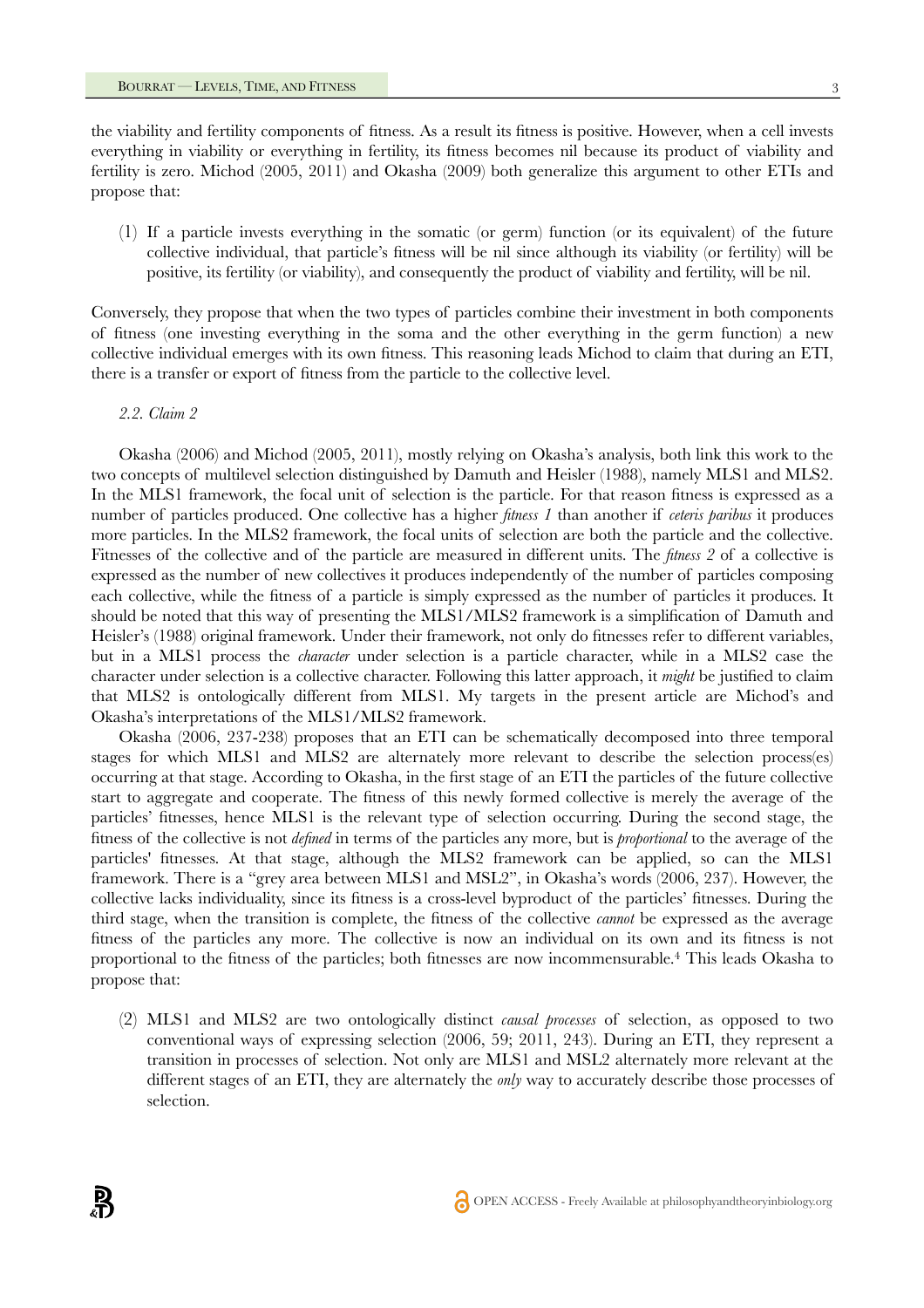## **3. Particles with Nil Fitness?**

In the previous section I presented (1), the claim that for an ETI from uni- to multicellular organisms (or more generally from particle to collective) to be successful, cells must renounce their individuality by specializing either in the soma or the germ function of this higher level individual. As a consequence of this specialization, Michod claims, their fitness taken separately is nil. Godfrey-Smith (2011, 77-78) briefly comments that this way of speaking about fitness is metaphorical. Indeed, he remarks that even in a paradigmatic case of multicellular organisms germ cells do not have a viability nil and many somatic cells divide, hence their fertility is not nil either.

In this section, I start by making Godfrey-Smith's remark more precise and show that one assumption in Michod and colleagues' model, namely that the viability and fertility of the multicellular organism are fully and only dependent respectively on the viability and fertility of the cells it is composed of, is clearly misleading. At that stage, it will become clear that Michod and Okasha confuse viability and fertility *of the cells* with viability and fertility *of the multicellular organism*. Intuitively, it might make sense to consider the fitness of somatic cells as nil. However, in the second part of this section I show that even if the fertility of somatic cells can be conceptualized as nil, this comes from the fact that Michod and Okasha have a classical understanding of the concept of reproduction which involves material overlap (for more on reproduction with material overlap see Griesemer 2000, 2014), which in Godfrey-Smith's view unnecessarily constrains the idea of evolution by natural selection. Following Godfrey-Smith, I propose a broader concept of reproduction, namely *formal* reproduction (Godfrey-Smith 2009, 79-81), to be used when describing foundational Darwinian processes such as ETIs. I show that if the concept of formal reproduction is used to measure the fitness of somatic cells in multicellular organism, they do not have a fitness nil because they formally reproduce.

#### *3.1. Viability and fertility at different levels*

Once an ETI from uni- to multicellular organisms with germ soma separation is completed, both types of cell in the organism cannot exist in the long term without each other. Without germ cells, the organism would sooner or later die without being able to reproduce. Without somatic cells, the organism could not survive long enough to reproduce. From a multicellular-organism perspective, it is therefore correct to state that without taking both the germ and somatic lines into account to measure fitness at the multicellular level, the fitness of the organism after one generation would be nil. But that claim is a different one from the one made by Michod and colleagues, which is that the fitness *of the cells* becomes nil once the ETI is completed (Michod 2005). There is obviously a sense in which the fitness of such a cell could be assumed to be nil. This would be when the fitness of a cell refers to the fitness that this cell *would have had* in the absence of a cellgroup environment. But this definition of fitness cannot play any *causal* role in ETIs. This is because a situation in which cells have no cell-group environment does not correspond to an *actual* situation encountered by the cells. In fact, the cells that Michod claims have a nil fitness are always (or at least most of the time) surrounded by a cell-group environment. It thus seems incorrect to claim that their fitness *is* nil and would be more accurate to claim that their fitness *would have been* nil. Making this sort of counterfactual claims can be useful in *explanations* but cannot be invoked for claims about *ontology*. Similarly, claiming that you would have had a nil fitness if you had not received milk from your mother does not mean that your fitness *is* nil, although it could be a useful claim to make for some particular explanation. Thus, although it might be justified to claim that a new individual emerges when one can identify a germ-soma specialization, equating viability and fertility of the particle-level entities (the cells) with viability and fertility of the collective-level entity (the multicellular organism) seems misguided.

It is clear that a causal relation between viability and fertility at the two levels exists, but viability and fertility of a cell and of a multicellular organism clearly refer to different processes in most instances of multicellular organisms. To clarify this point, let us take a hypothetical multicellular organism such as the one used or modeled by Michod and co-workers (of the genus *Volvox*) in different articles (e.g., Michod, et al. 2003; Michod & Roze 1999; Michod, et al. 2006). Let us imagine that this multicellular organism starts to develop through the multiplication of two lines of cells: one that will perform the somatic function of the

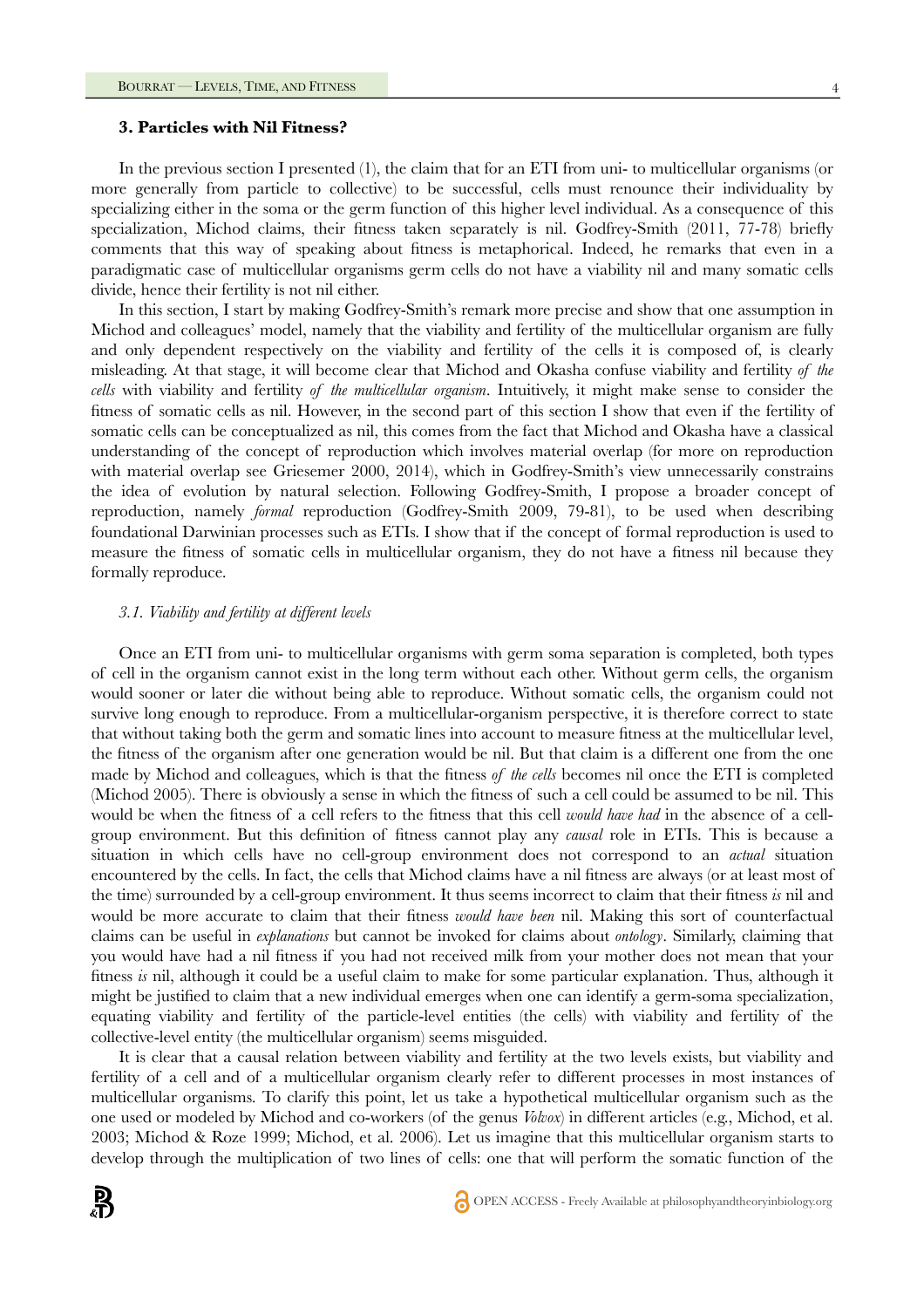multicellular organism (for example keep the multicellular organism afloat), and one that will perform the germ function of the multicellular organism and will, once the organism has reached adulthood, give birth to new multicellular organisms.

In this hypothetical case, the terms 'viability' and 'fertility' at the collective level do not respectively equate to the terms 'viability' and 'fertility' at the particle level. In fact, during the phase of development of the multicellular organism - that is, when only the somatic or viability function of the organism is performed - the somatic line has offspring, and to do so the somatic cells need both to survive and reproduce. Similarly, during the phase of reproduction of the multicellular organism the germ cells both survive and reproduce. If this reasoning is correct, it means that the only difference between the developmental and reproductive phases of the multicellular organism from the point of view of cells is the *distribution* of their offspring cells, either in the multicellular organism for somatic cells or its offspring for the germ cells. Hence, not distinguishing the level at which the concepts of viability or survival and reproduction or fertility are applied can lead to the odd claim that the fitnesses of the cells of a multicellular organism are nil when those cells do survive and reproduce. Another way to make the same point is to say that the viability and fertility of the multicellular organism result from the *effort* of the cells in those variables. Yet, if the invested effort of a particular line of cells in the viability (fertility) of the multicellular organism is nil, it does not follow that the viability (fertility) of the cell is nil.

This confusion is most vivid where Okasha summarizes Michod's model of ETI from unicellular to multicellular organisms. Okasha writes:

[Let us] consider the extreme case where there is complete germ-soma specialisation— a cell either focuses entirely on viability (so [fertility of the  $i^{\text{th}}$  cell:]  $b_i = 0$ ), or entirely on fecundity (so [viability of  $i^{\text{th}}$ cell:  $v_i = 0$ ). Clearly, this means that each cell has an individual fitness  $(v_i b_i)$  of zero, so average cell fitness *C* is zero too. Group fitness *G*, however, defined in Michod's way, may be very high—essentially, because some cells' null investment in v (or *b*) may be offset by other cells' high investment in *v* (or *b*). Had group fitness been defined as average cell fitness, this would not be possible (Okasha 2009, 567).5

What seems to be a confusion in this quote is that a cell *focuses* entirely on the viability or fertility *of the group,* and not on the viability and fertility *of the cell* as Okasha suggests when he writes  $b_i = 0$  and  $v_i = 0$ . In the case described by Okasha, only the effort in and *V* and *B* (respectively viability and fertility of the group) are nil. In their models, Michod et al. assume that

...for simplicity, […] the viability and fecundity of the group, *V* and *B*, respectively, are simple additive functions of the cell properties given by  $B = \sum_{i=1}^{N} bi$  and  $V = \sum_{i=1}^{N} vi$  [where *bi* and *vi* are, respectively, the viability and fertility of the *i*<sup>th</sup> cell of the group] (Michod et al. 2006, 262).

They couple this assumption with the assumption that when an ETI is complete  $vi = 0$  and  $bi = bmax$  for the germ cells and  $bi = 0$  and  $vi = vmax$  for the somatic cells. This means that, at that point, *V* and *B* depend only on the viability of the somatic cells and the fertility of the germ cells, respectively. It may be biologically meaningful to assume that the viability of some multicellular organism depends solely on the viability of one particular type of cell that never reproduces, so that the effort in *V* matches perfectly with the sum of the investment in *v* of the cells. However, assuming that the fertility of the multicellular organism depends solely on the fertility of the cells - that is, that the effort in *B* matches perfectly with the sum of the investment in *b* of the cells *that do not survive until reproduction* - is biologically meaningless, since one necessary condition for having offspring is to be alive. In other words, following the assumption that the viability of the germ cells forming a multicellular organism is nil, the fitness of the whole organism should be nil because without existing, they could by definition not reproduce.

## *3.2. Fitness and formal reproduction*

The previous argument only undermines Michod's export-of-fitness model with respect to the assumption that the fertility of the organism is only dependent on the fertility of the cells. But so far, the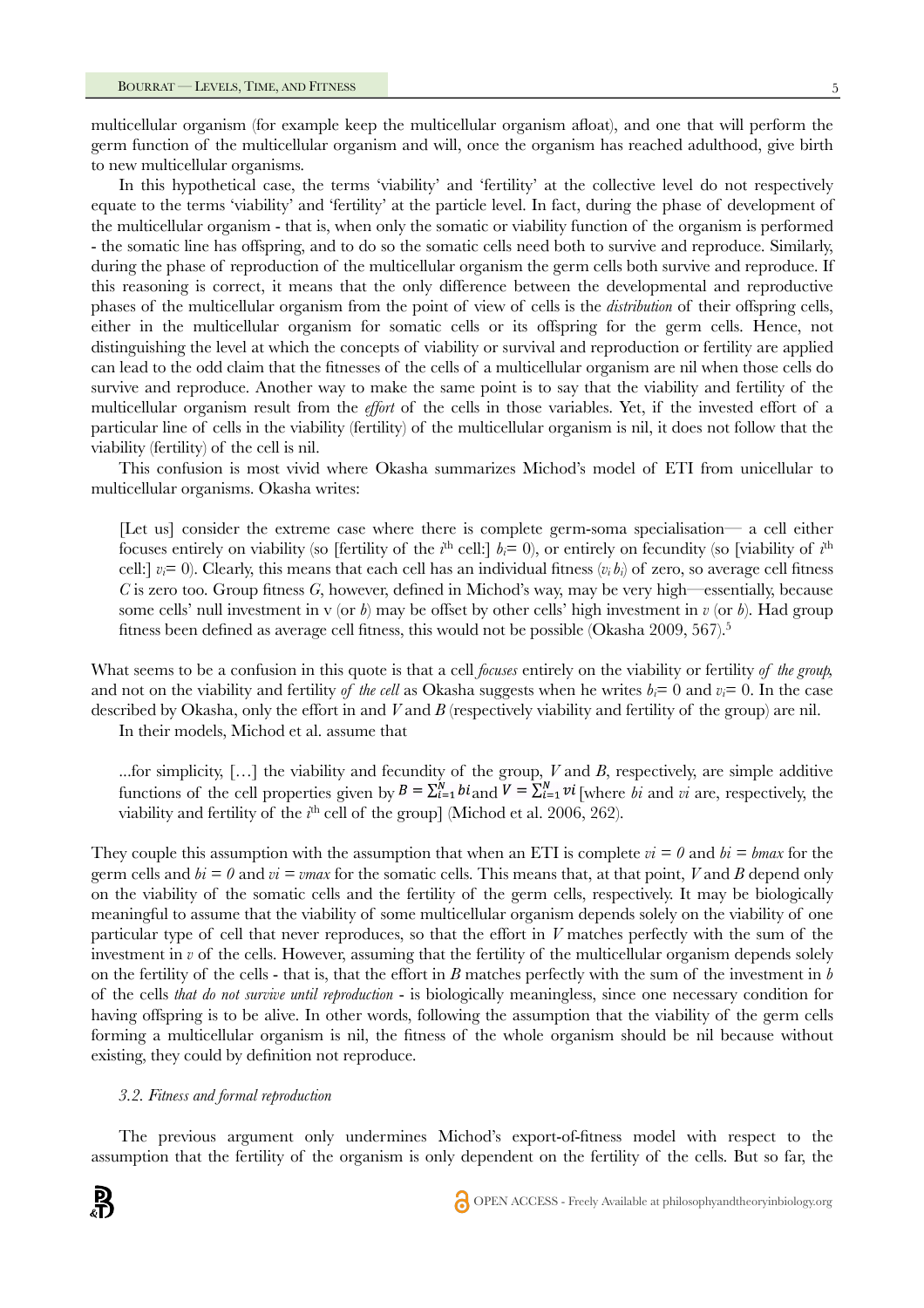assumption that  $V = \sum_{i=1}^{N} vi$  seems plausible, at least for some specific cases,<sup>6</sup> such as when somatic cells never reproduce or when *bi* measures the fertility rate of cells *across multicellular generations*. In those cases, it can be tempting to assume, as do Michod and colleagues and Okasha, that the fitnesses of somatic cells are nil. In the remainder of this section I show that one should resist this temptation.

One way to show that the assumption that somatic cells have a nil fitness is misled involves defining 'reproduction' in a way that is necessary and sufficient for evolution by natural selection to occur. Godfrey-Smith (2009, 79-85) proposes that a concept of reproduction which necessitates material overlap, such as that proposed by Griesemer (2000), is not suitable for a foundational description of Darwinian processes. Griesemer (2000) argues that for evolution by natural selection to occur, similarity between parents and offspring is insufficient. Material overlap involves the offspring being made of the parts of their parents (2000, 74). Godfrey-Smith prefers the concept of formal reproduction, which only involves an unspecified relation of causality between the form of the 'parent' and of its 'offspring' and thus does not require material overlap between the two. This is the concept I follow here. The main argument Godfrey-Smith provides for preferring the notion of formal reproduction to the notion of reproduction with material overlap is that there are cases of in which there is no material overlap that are classically recognized as cases of evolution by natural selection. The clearest example used by Godfrey-Smith is of a retrovirus in which, due to reverse transcription, there is no parental material of the parent present in its offspring (Godfrey-Smith 2009, 80). Many more examples exist.<sup>7</sup> In a recent article, Griesemer (2014, 36) asserts that he "accept[s Godfrey-Smith's] conceptual contrast of formal and material, but not his reasoning about which are the material cases". Griesemer shows that, depending on the scale or grain of description used and the choice of "central subjects" (a term borrowed from Hull (1975)), the case of the replicating retroviruses can be conceptualized in terms of material overlap. Although I accept that it might be possible to re-describe, in terms of material overlap, many cases that would under an intuitive or classical approach be recognized as cases of formal reproduction, this should not be a concern for me. It is sufficient that, *at a given grain of description* and *after having chosen central subjects*, material overlap will not be an important criterion to determine whether a population is evolving by natural selection. (For more on the notion of grain of description in evolutionary theory, see Bourrat 2014a, Chap 5).

In the case of reproduction of a multicellular organism, there seems to be no material overlap between the somatic cells of the parental organism and the offspring organisms. Thus, somatic cells are not the material parents of the offspring organisms. However, things are different if by reproduction we have in mind *formal* reproduction. In that case, one can argue that the somatic line of a multicellular organism does formally reproduce. To convince ourselves, let us imagine a case of a multicellular organism composed of somatic and germ cells. Let us further postulate that the fitness of the multicellular organism depends on both the number of somatic cells and number of germ cells it contains. If it is composed of an insufficient number of somatic cells its fitness plummets, for example because this low number does not allow the multicellular organism to remain afloat. Similarly, if it is composed of too many somatic cells (relatively to the total number of cells) its fitness also plummets because with a higher number of germ cells the organism could have produced more offspring organisms. The number of somatic cells in the multicellular organism is thus as important as the number of germ cell for the reproductive output of the organism.

For formal reproduction to happen, relatively to a particular grain of description, the only requirement is the presence of a causal link between the presence/absence of a somatic cell in the parental organism and the overall number of cells produced (number and quality of offspring). That is precisely what Michod et al.'s models test: "we considered how a single new cell could maximize its fitness contribution to the group. In the optimization model we test whether small deviations by two or more cells could increase the fitness of the group" (2006, 262). Indeed, in Michod et al*.*'s models one can establish the causal relation between the parental and offspring cells by manipulating the presence or absence of only one somatic cell in the parental organism and deduce that *ceteris paribus* one more somatic cell in the parental organism will lead to a higher number of offspring cells composing the offspring multicellular organisms (thus either a higher number or better quality of offspring organisms). Causation can thus be understood here under the manipulationist account of causation (Woodward 2003, 2013), although Michod and colleagues do not make such a connection. According to Woodward (2013) the cornerstone of the manipulative account of causation is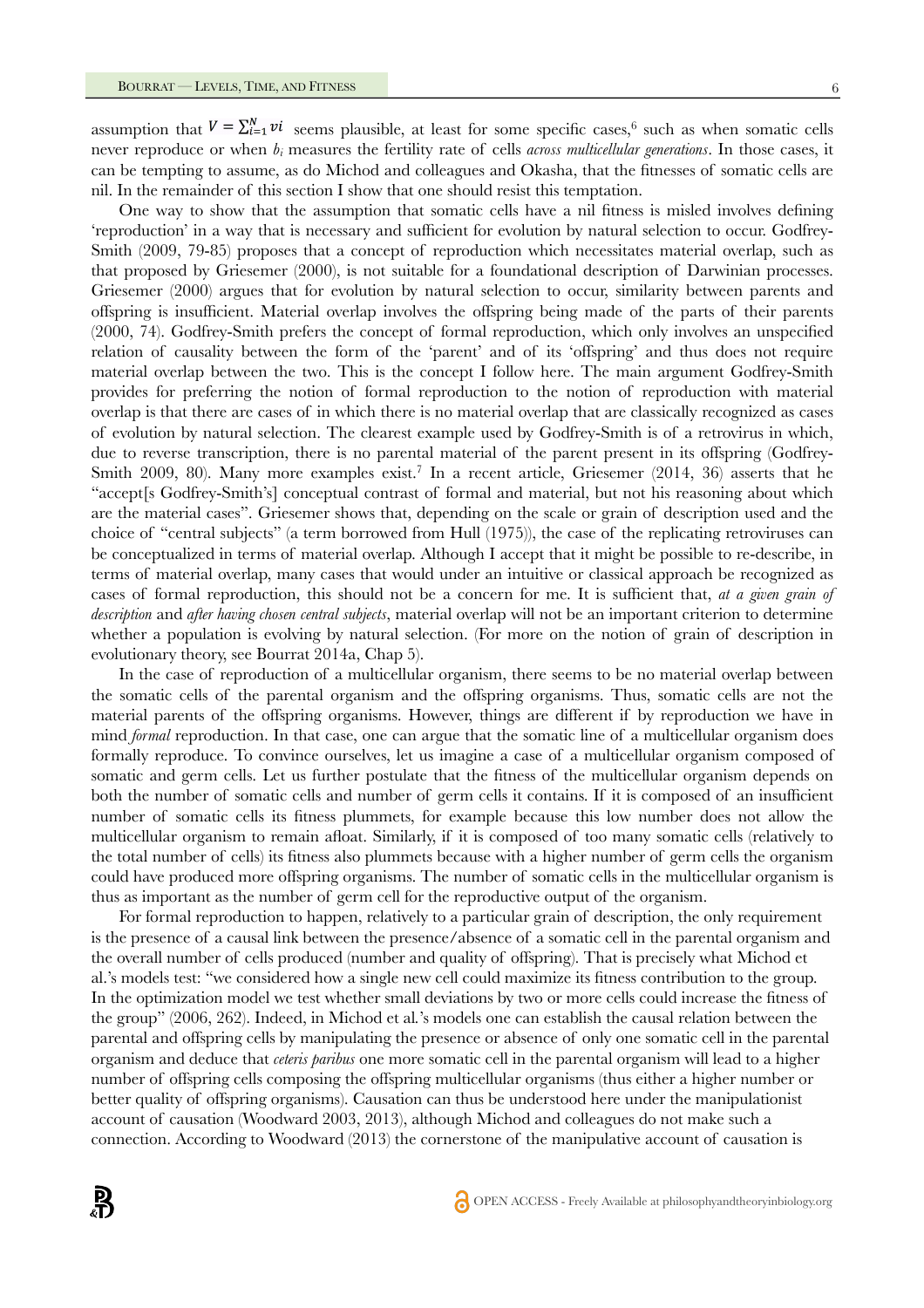that "if *C* is genuinely a cause of *E*, then if I can manipulate *C* in the right way, this should be a way of manipulating or changing *E*". In our case, manipulating the number of somatic cells in the right way has consequences for the fitness of the whole organism (see Figure 1 for a toy illustration).

In this scenario everything could be seen here as if the somatic cells were sending a message to the germ cells to reproduce more cells at the next generation.8 But does the fact that somatic cells are causally responsible for the production of somatic *and* germ cells not undermine my argument? In other words, is the fact that the manipulation of a number of somatic cells does not specifically alter the number of somatic cells in offspring organisms not a problem for my view? I claim that it is not. In fact, for evolution by natural selection to occur, perfect reproduction is unnecessary. The only requirement is that some information from parents and offspring is conserved. Moreover, in that respect, the concepts of formal reproduction and reproduction with material overlap are on a par. For example, germ cells in the parental organism also produce the somatic cells of the offspring organisms. The only important property that matters for somatic cells of a given organism with regard to natural selection is that their relative number, when compared to the overall population of organisms, increases over time. Whether this occurs through reproduction with material overlap or through formal reproduction does not matter. Elsewhere I develop the concept of formal reproduction using a set of agent-based models (see Bourrat 2014b). Another way to make this point is to notice that somatic and germ cells have a relatedness of 1 and thus, following standard kin selection theory (Hamilton 1964), the *indirect* fitness of somatic cells (as opposed to their *direct* fitness) is not nil. Yet, in kin selection theory the total personal fitness of an individual is measured as the sum of the direct and indirect components of fitness (see Gardner & Foster 2008; West, Griffin, & Gardner 2007). Thus having a nil direct fitness does not necessarily mean that the total personal fitness of a cell is nil. 9

To sum up, I have thus far showed that an ETI does not lead the particles forming a collective to have a nil fitness, as it has been argued by Michod and Okasha. This becomes clear when one does not apply the concept of viability and fertility of the collective to the particles and when the classical concept of reproduction is substituted with the more general concept of formal reproduction. In this latter case, somatic cells do reproduce at each new multicellular generation of multicellular organism and consequently their fitness cannot be said to be nil.

#### **4. When Time Makes a Difference**

I turn now to claim (2). If claim (1) seems unjustified in light of the above arguments, the claim made by Okasha and Michod that during an ETI an ontologically new level of selection is created at the collective level, leading to two ontologically distinct levels of selections once the ETI is completed, remains untouched by my arguments so far.

According to Okasha, once an ETI is completed, the particle and collective fitnesses become incommensurable: one could not, even in principle, measure the fitness of the collective in terms of fitness of the particles. Where does such incommensurability come from? To this question there no clear answer is given, and it is hard to see how there could be one, even in principle. It is in fact hard to imagine that collectives could exhibit variations in fitness without their constitutive parts exhibiting a form of variation with consequences on their own fitness. Yet Okasha believes that such scenarios exist (Okasha 2006, 106) and that they materialize when MLS2 is the framework of choice. For the MLS2 framework, he claims, fits two causally distinct processes of natural selection happening in nature (Okasha 2006, 59; 2011, 243). Recall that in the MLS2 framework, the fitness of the collective can be defined as a quantity "that bears no *necessary* relation to average particle fitnesses alone" (2006, 136, my emphasis). Yet, in the same sentence Okasha surprisingly asserts that "it is *impossible* that the resulting evolutionary change could be expressed in terms of particle fitnesses alone" (Okasha 2006, 136, my emphasis). Beyond the fact that the claim does not follow from the premise (Okasha should have used "sometimes impossible" instead of "impossible"), I propose one important reason why we should doubt this claim in any case.

I will not argue here against the MLS2 framework itself, since it is true by definition. Rather, I will show that the claim that there is incommensurability between the particle and collective fitnesses in cases in which there is evolution by natural selection is unwarranted. The argument I provide is based purely on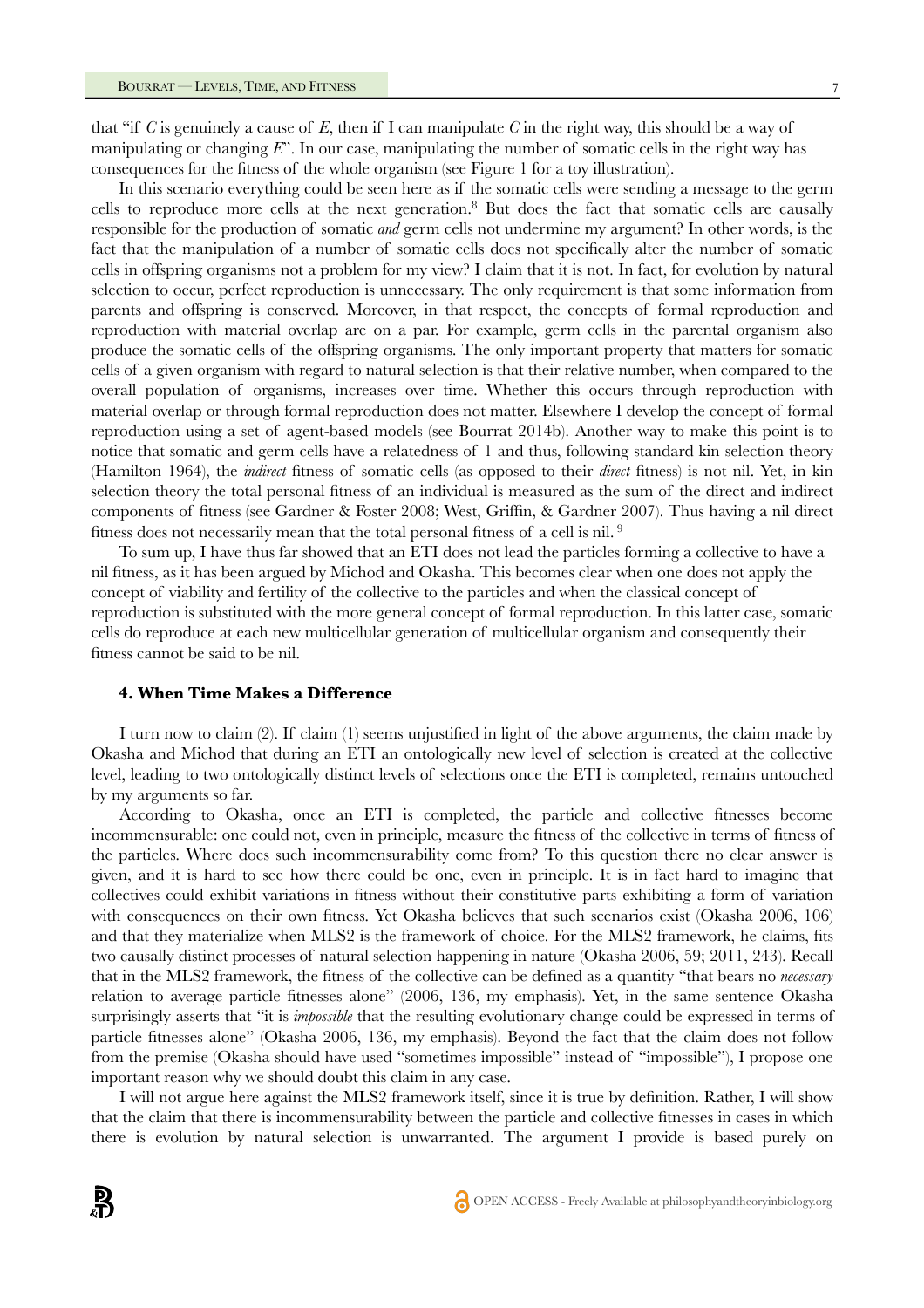

**Figure 1. Toy illustration of the formal causal relation between the presence/absence of one somatic cell in a multicellular organism of the genus Volvox and the number of multicellular offspring produced.**

methodological grounds linked to time, fitness and levels of organization and I illustrate it with one of Okasha's own examples of MLS2.

In his chapter 7 Okasha (2006) deals with species selection, the paradigmatic case of MLS2 in the literature on the subject, and embraces Vrba's 'acid test' (1989, 155) to distinguish true species selection (and more generally MLS2) from mere by-products of selection at lower levels, as in MLS1. Vrba proposes that there is true species selection when the outcome of selection at the species level cannot be explained from the perspective of the organism. One stringent way (which represents the test) to know when this happens is to seek different directions of selection at the different levels of organization. For instance, species selection, if truly independent, could in principle counteract selection at the organism level. Vrba's test will however be inconclusive when both selection processes push in the same direction (see a discussion of this problem in Jablonski 2008). The most parsimonious attitude, that is the simplest one given the evidence, to adopt in such case will be to consider that selection only really occurs at the lower level (see Figure 2), unless one has some clear evidence of the contrary. Okasha (2006, 207) illustrates one example of true species selection satisfying Vrba's test with the evolution/maintenance of sexual reproduction.10 He asserts, following a classical interpretation, that asexuality is advantageous at the organism level because of the two-fold cost of producing males (Maynard Smith 1978), but that sexuality is advantageous at the species level because it allows faster evolutionary responses to rapid changes in environmental conditions. According to this reasoning, sexual lineages would be selected via species selection as a process of natural selection distinct from selection at the organism level (which favors asexual organisms). 11

One fundamental principle of experimental sciences, concomitant with the manipulationist account of causation, is that to establish causation, ideally one would change only one variable at a time while the others are kept unchanged or controlled in order to eliminate confounds. Controlled and randomised experiments rely on this idea since they are attempts to reach this goal (Fisher 1970; Shipley 2002). Thus to establish causation as opposed to a mere correlation, if one is interested in measuring the causal influence of *X* (e.g., a drug) on a population *P*, the experimenter will need to control the effect of *X* on *P* with another population (let us call it C for control) that was not administered *X* but is as similar to *P* as possible in all other respects. In such a case, if a difference is observed between the two populations, it will *only* be attributable to *X* because no other variable is different. However, if *P* and *C* are not strictly identical in all respects other than *X*, then any observed difference could be attributable to *X or* any of the other variables that differ between the two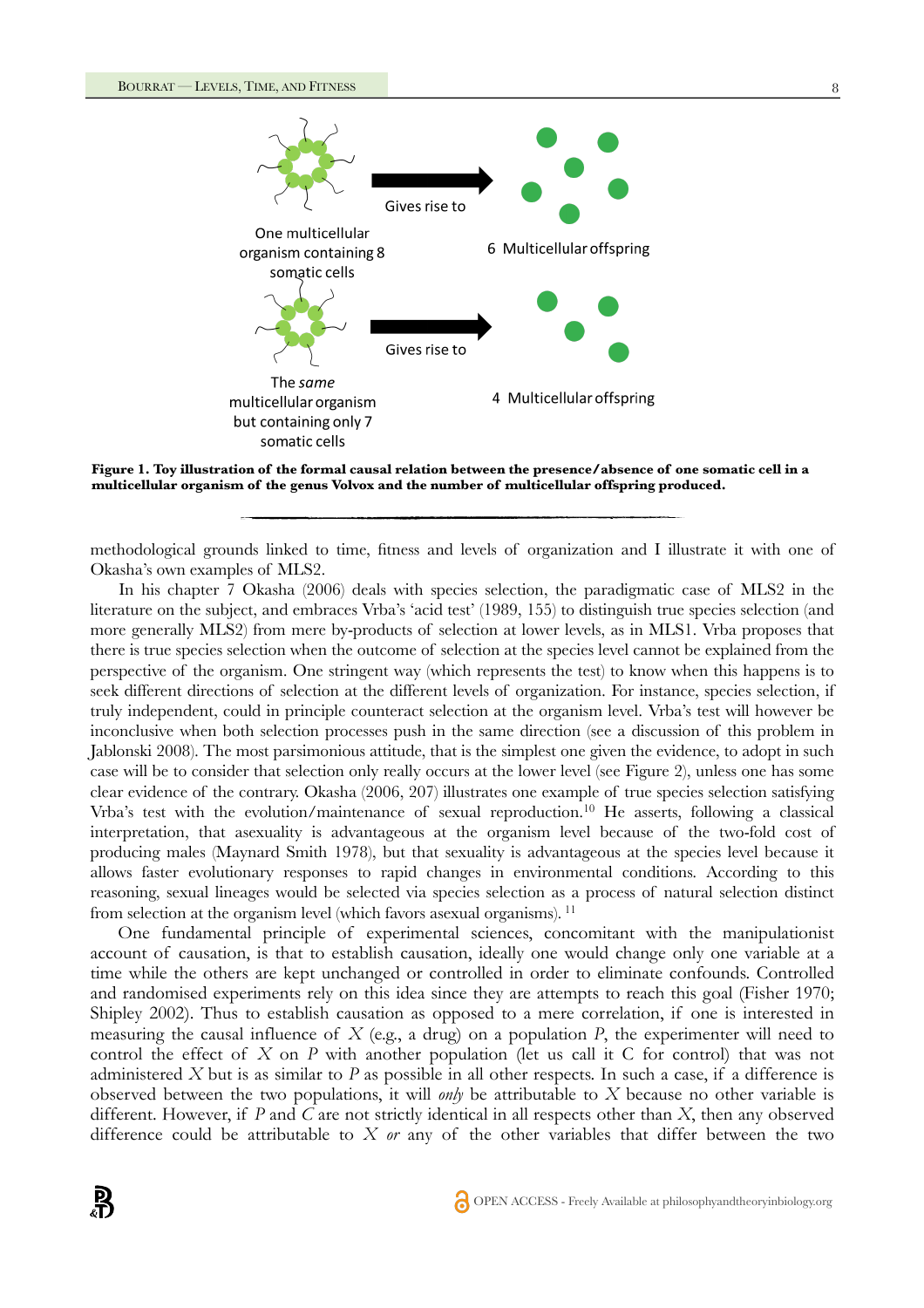

# **Conclusive test Inconclusive test**

#### **Figure 2: Vbra's acid test**

populations and which could have the same effect as *X*. Such variables are classically called confounding variables.12

How is that relevant to our problem of species selection and Vrba's test? Vrba's test is not a scientific experiment per se, but it shares with them the necessity to be controlled. Unless all of the variables relevant to selection are strictly identical at both levels in the test, the detection of a different direction of selection at those levels could be attributed either to a different process of selection at each level *or* to any other variable with different values at each level and with some relevance to the direction of evolutionary change. Just like any scientific experiment, Vrba's test requires, ideally, that only one variable at a time is changed while all the others are kept unchanged.

We noted earlier that Okasha claims that the evolution/maintenance of sexual reproduction is a true case of species selection. He justifies this assertion using Vrba's test. Because, he argues, the test shows that selection pushes in two opposite directions (i.e. selection for sexuality at the species level and selection for asexuality at the organism level), a process of selection ontologically different from the process of selection at the organism level, must exist at the species level. But does Okasha's comparison eliminate all possible (or at any rate all known) confounding variables, which could render his conclusion spurious? In other words, is selection at the organism level assessed in the exact same way as it is at the species level? The answer to this question is that it is not; Okasha has overlooked the issue of confounding variables.

To detect this confounding variable, let us use Okasha's example once more and consider two types of organisms, one asexual and one sexual, under the same selection pressures. The so-called twofold cost of males occurs in sexual organisms, because only half of sexual organisms can reproduce (only the females) and they produce offspring of both sexes. On the contrary, asexual organisms are able to reproduce without partner and only produce female organisms. Hence if the two types of organisms are in competition, the asexual ones should quickly out-compete the sexual ones, because of the supplementary costs associated with sexual reproduction. A good example of this phenomenon within the same species is explained by Bouchard (2008, 2011). The Quaking aspen (*Populus tremuloides*) can reproduce both sexually and asexually, but Bouchard (2011) notes that the asexual clonal grove often beats the sexually reproducing individuals. In such cases, it is thus extremely tempting to claim that the fitness of an asexual organism is higher than the fitness of a sexual organism. In fact replacing "trait" by "sexual reproduction" or "asexual reproduction" in Figure 2 seems to yield two different levels of selection going in two opposite directions. But, if performed as such, the test is applied incorrectly. To apply it correctly, measures of fitness must be relativized over the same period of time at both levels of organization. This point has been made by Bouchard (2011) in the context of

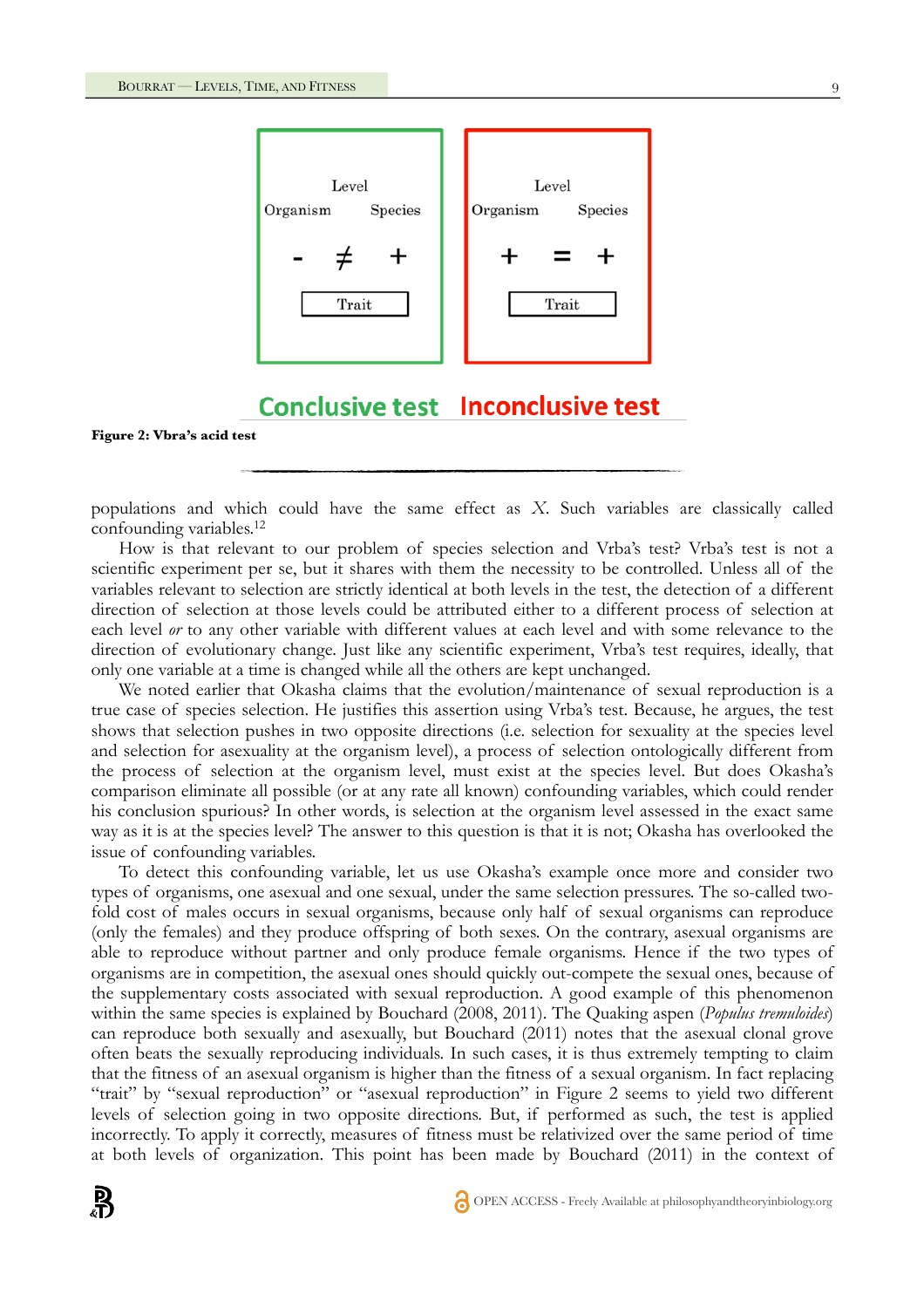comparisons of fitness between different of organisms. I make a similar point in the context of comparisons of fitness between levels (see also Pocheville 2010, Chap. 2).

In an environment that is perfectly stable all the time, it is very likely that most of these proxies will be equally good. In such cases, having the reproductive output after one or after two generations, for instance, will make no difference in our estimation of whether natural selection occurs between two or more types in a population. However, if every two generations there are changes in the environment that affect the reproductive output of organisms differentially, the reproductive output after one generation will be misleading if one wants to know the evolutionary dynamics of a population over periods of time longer than two generations. Similarly, the reproductive output after two generations will be misleading if one wants to predict the evolutionary change for a period of time shorter than two generations.

Thus, there is no 'best' period of time over which one should measure fitness for there is no definite environmental conditions that are the 'true' environmental conditions of an organism. This has led Beatty & Finsen (1989), Sober (2001), and more recently Abrams (2009) to propose a distinction between short-term and long-term fitness. Although they all consider that short-term and long-term reproductive outputs *are* fitness, it should be clear by now that my view is that they represent different *proxies of* fitness.

Proxies of fitness over long periods of time should be preferred if one is interested in evolutionary problems involving long term environmental changes, as is the case with the evolution and maintenance of sexual reproduction. This is because long term environmental changes and their consequences on selection pressures will be invisible to a proxy for fitness based on short term reproductive output. Increasing the period of time over which proxies of fitness are evaluated might represent a solution to problems identified by Ariew and Lewontin (2004). Yet, many evolutionary problems do not involve such changes and measuring fitness as the reproductive output over one generation is fine because the environment is stable enough. This is the case for instance if one wants to know what phenotype is optimal in a constant environment.

The confounding variable, or more precisely variables, in Okasha's comparison might now become more obvious to the reader. They are the environmental variables that changed with the measures of fitness made at the two levels. At the organism level, fitness is usually measured as the reproductive output after one organism's generation. At the species level, fitness is measured as the rate of extinction or speciation over much longer periods of time, sometimes many millions of years. Thoday (1953), for example, considers that fitness should be measured as the probability of leaving a descendent after a period of  $10^8$  years. Speciation and extinction events are ultimately composed of the deaths, survivals and reproductions events of organisms over many generations, since the former events supervene on the latter. Thus, when Okasha applies Vrba's test over the maintenance/evolution of sex, he compares the fitness of organisms over one generation at the organism level with the fitness of organisms over a much higher number of generations. Performed as such, Vrba's test remains inconclusive. Indeed, the difference observed could be either due to two processes of selection pushing in opposite directions or to two measures of one and the same process of selection over different periods of time, pushing in one direction over the short term and in the other over the long term. In the rest of the article, I defend the latter possibility.

To see why, let us now perform Vrba's test while controlling the period of time over which fitness is measured (Table 1b). Controlling time could be done in two ways: (1) by measuring the two fitnesses (at both the species level and the organism level) over one organism generation and comparing them over this period of time; (2) by measuring the two fitnesses over the period of time that would normally be used to measure species' fitness, that is, a period long enough to detect events of speciation or extinction. Both alternatives seem to be doomed in practice, since we are neither able to measure the fitness of species over short periods of time, nor able to measure the fitness of organisms over periods of time longer than a few generations. But if we were able to do so, we would certainly find that *ceteris paribus* asexual organisms and asexual species have a higher short-term fitness as measured by (1) than sexual organisms and sexual species, but have a lower long-term fitness as measured by (2). The reason for this is not mysterious. Asexual organisms and asexual species on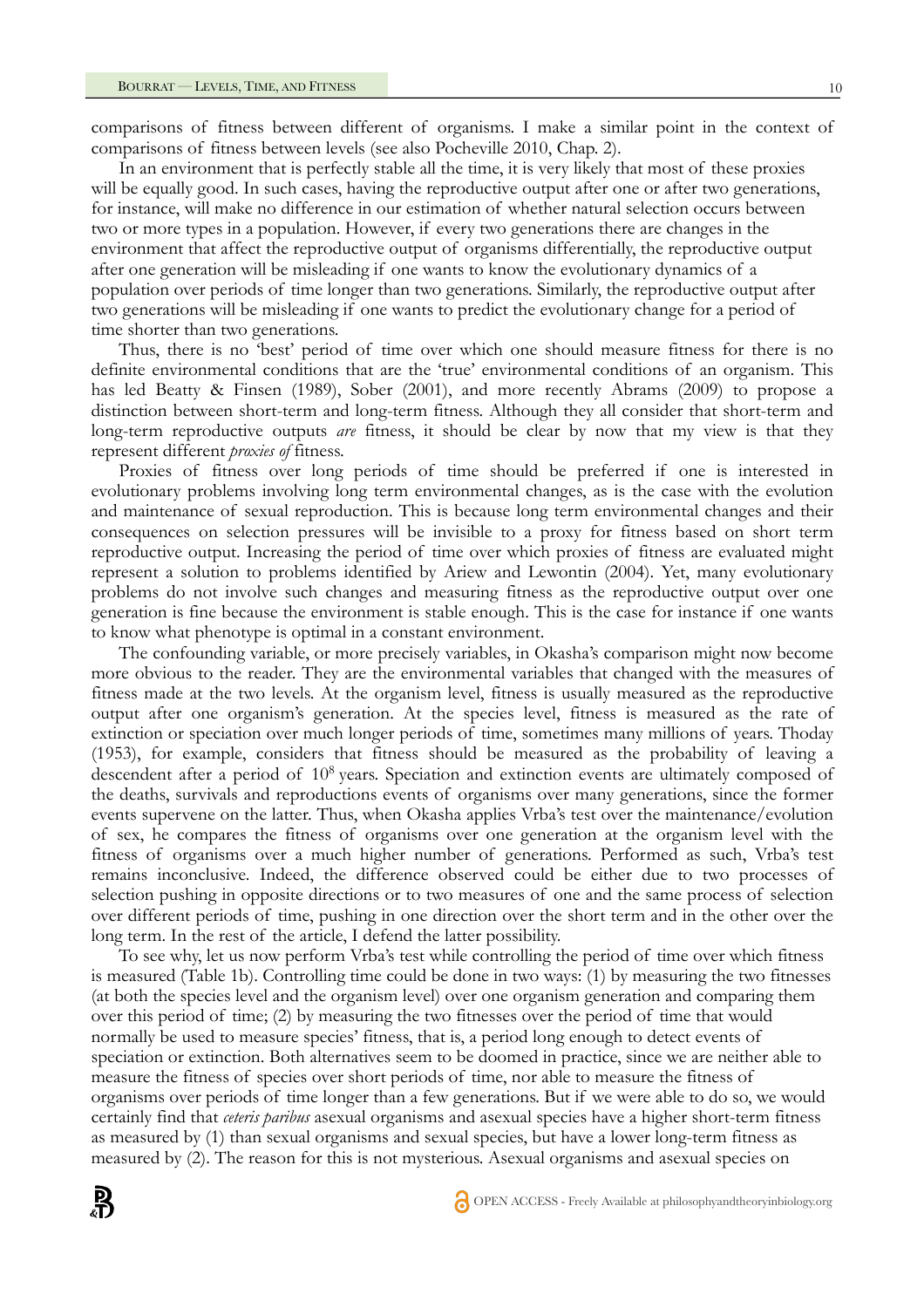| Environment        | Reproduction | organisms | species |
|--------------------|--------------|-----------|---------|
| Not controlled for | Asexual      |           | -       |
|                    | Sexual       |           |         |

**Table 1a. Vrba's test comparing the direction of selection on the regime of reproduction (sexual or asexual) without controlling for the time over which fitness is measured in organisms and species**

| Environment                                    | Reproduction | organisms                | species                      |
|------------------------------------------------|--------------|--------------------------|------------------------------|
| Constant<br>proxy:<br>$\overline{\phantom{0}}$ | Asexual      |                          |                              |
| short period of time                           | Sexual       | $\overline{\phantom{a}}$ | ۰                            |
| Changing<br>$\overline{\phantom{a}}$<br>proxy: | Asexual      | $\overline{\phantom{0}}$ | $\qquad \qquad \blacksquare$ |
| long period of time                            | Sexual       | ÷                        |                              |

**Table 1b. Vrba's test comparing the direction of selection on the regime of reproduction (sexual or asexual) controlling for the period of time over which fitness is measured in organisms and species** 

average do better when the environmental conditions remain stable (as is usually the case over one generation) while sexual organisms and sexual species do better when new environmental conditions arise (which certainly occurs over several millions of years). In other words, both selection at the organism and the species level go in the same direction once the test is controlled for the period of time over which fitness is measured.

Table 1a represents Vrba's test performed on the regime of reproduction at the organism and species level when the confounding variable, time, a proxy of changes in the environmental conditions, is not taken into account. Table 1b represents the same test performed when time is taken into account. We can see that contrary to what happens when time is not taken into account, we expect selection on the regime of reproduction to go in the same direction at the organism and the species level.

Thus, Okasha's claim that the evolution/maintenance of sexual reproduction occurs as a result of species selection is inexact. If we follow his reasoning, keeping the time over which fitness is assessed as a constant (meaning that the environment is the same at both levels), we predict no difference between a measure of selection made at the level of the organism and another one made at the level of the species. The simplest interpretation of difference in the direction of selection over time is that one and the same process of natural selection changes direction over time - not that two distinct processes are opposing each other (see also Bourrat 2015).

There is no logical barrier to extending this argument to all the other cases for which MLS2 has been the framework of choice. In each case, if fitness could be determined over the same period of time, or more precisely in the same environment, at each level, what seem to be ontologically different levels of selection could in principle be unified under one and the same process. Does this mean that the MLS2 framework should be abandoned and always replaced by the MLS1 framework? I claim that it should not, unless one has the full availability, at any point in time, of the selection pressures on the particles under consideration. I can only see simple multilevel *models* as satisfying these criteria. In *practice*, the complete list of selection pressures an entity is subjected to will most of the time be unknown, or they will be constantly changing (e.g. frequency dependent selection), making the particle fitnesses extremely complex to determine over long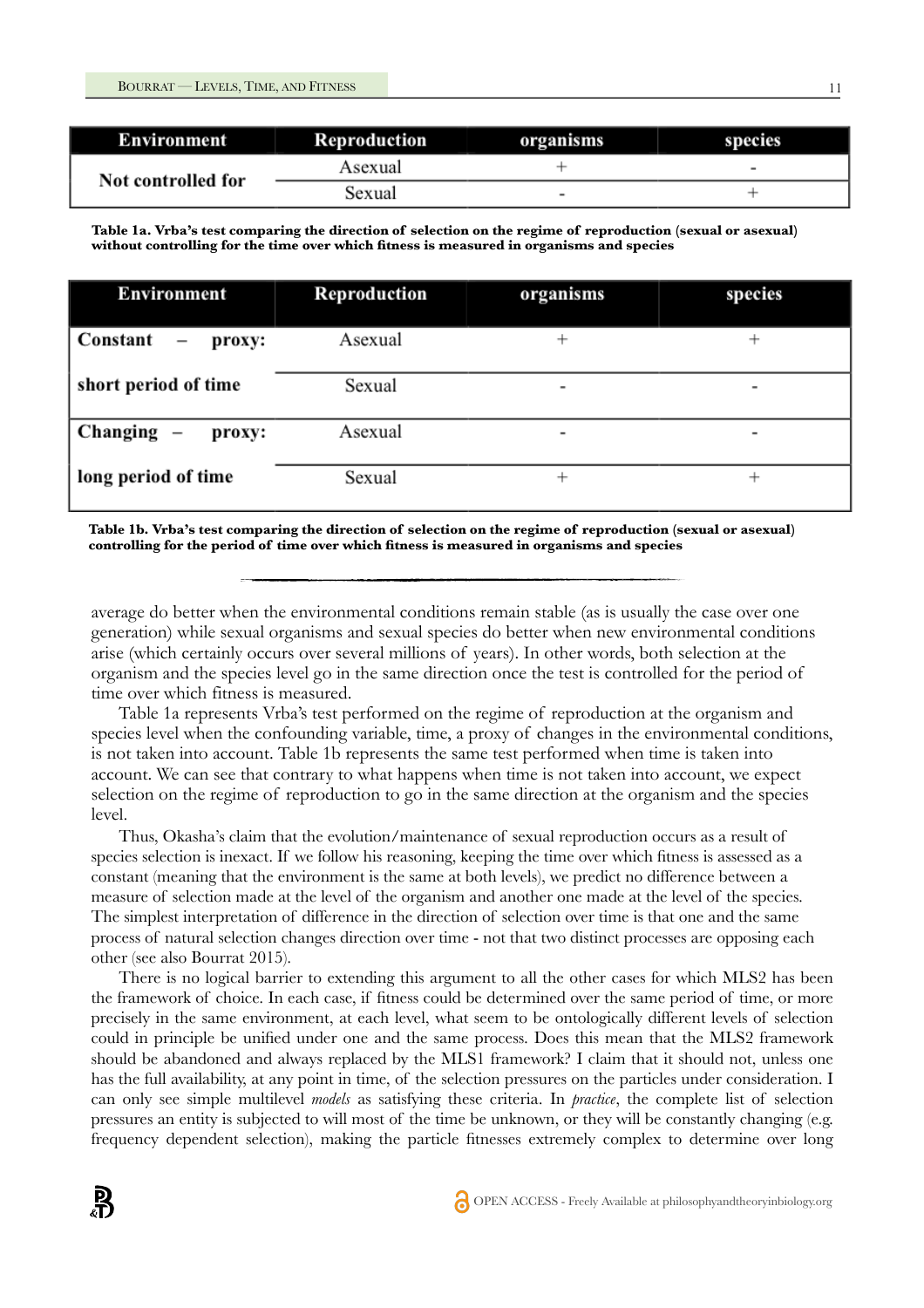period of time. When both particle and collective fitnesses are available, and when the question at stake is about the collective, I propose that the MLS2 framework should be privileged. There are two further reasons for this choice. First, the hard task of measuring the fitnesses of all of the particles within a collective (with all the non-linear relations it implies) and over many particles' generations will often materialize at the collective level into a single and easily measurable parameter: the collective's reproductive output. Second, keeping fitness of the particles and fitness of the collective independent, as it is done in the MLS2 framework, can reveal different, relevant information about selection pressures (for they are measured over

different periods of time). In light of these general considerations on MLS2, what does the MLS1/MLS2 distinction become in the context of ETIs and especially during their last stage? Would it be, in principle, possible, at the last stage, to describe the fitness of a collective in terms of the fitnesses of its particles, *contra* Okasha? Following the reasoning I used in the case of the evolution/maintenance of sex, as in any case of MLS2, I see nothing that would prevent this, as long as a multicellular organism is nothing more than the cells it is composed of.<sup>13</sup> During an ETI, if the fitness of the particles seems incommensurable with the fitness of the collective, it is most probably due to the fact that, during the last stage, those fitnesses are not measured over the same period of time anymore, and the interactions between particles become so complex that tracking back their fitness over longer periods of time than one or two generations appears in practice impossible. Yet, what becomes decoupled in the two levels is not fitness *per se* but generations or life cycles.

Because Michod's proxy for fitness depends on reproductive output after one generation, if "one generation" does not mean the same thing at the particle and the collective level, it is not surprising that collective and particle fitnesses seem decoupled from each other. This, in fact, is an artifact created by the measure. To see this, let us take again a take a toy example of hypothetical multicellular organisms of two types, A and B, that develop through cellular division and then reproduces at the multicellular level (see Figure 3).

Suppose that type A develops through a single totipotent cell (in red on Figure 3) into two totipotent cells, of which one will lead to two germ cells (in green on Figure 3) and the other to one germ cell and one somatic cell (in blue on Figure 3, which we suppose unable to reproduce). Finally, suppose that this hypothetical multicellular organism is able to produce three offspring. Suppose now that type B, instead of waiting until the second cellular generation to differentiate the totipotent cells as somatic and germ cells, does so at the first cellular generation. As a result, at the third cellular generation, the multicellular organism of type B is composed of two somatic cells and one germ cell; that is, one somatic cell more and two germ cell less than type A. But imagine now that the fact that type B has one more somatic cell than type A at the third cellular generation allows it to have three more cellular generations than type A before producing the multicellular offspring (see Figure 3). This could be explained, for instance, by supposing that somatic cells gather resources for the multicellular organism and that having more resources allows for more cellular reproduction and a higher number of multicellular offspring, with a priority given to the production of cellular offspring until a certain threshold of germ cell is reached and multicellular organisms are produced. In the case of type A in Figure 3, at the third cellular generation, all of the resources gathered go to the production of new multicellular offspring, while in the case of type B, the resources gathered go to the production of new germ cells in the cellular generations 4 and 5 and from that point the ressource gathered go to the production of multicellular organisms. Because multicellular organisms of type B have one more germ cell and one more somatic cell than multicellular organisms of type A, they are able to produce one more multicellular offspring (as shown on Figure 3). I am assuming here that it takes the same absolute time to produce a new multicellular generation for both types and that multicellular organisms die immediately after reproduction.

As we can see in Figure 3, if we compare the measures of cell fitness of the two types with their measures of multicellular-organism fitness using, respectively, one *cellular generation* and one *multicellularorganism generation*, we find that type A has a cell fitness of 2 and a mutlicellular-organism fitness of 3, while type B has a cell fitness of 1.4314 and a multicellular-organism fitness of 4. Thus A seems to be fitter at the cell level and B fitter at the multicellular level. We seem to be in a case where one process of selection pushes in one direction at the cell level and another in the other direction at the mutcellular-organism level (as in the case of species selection developped earlier). Yet, this artefact quickly disappears if we measure the

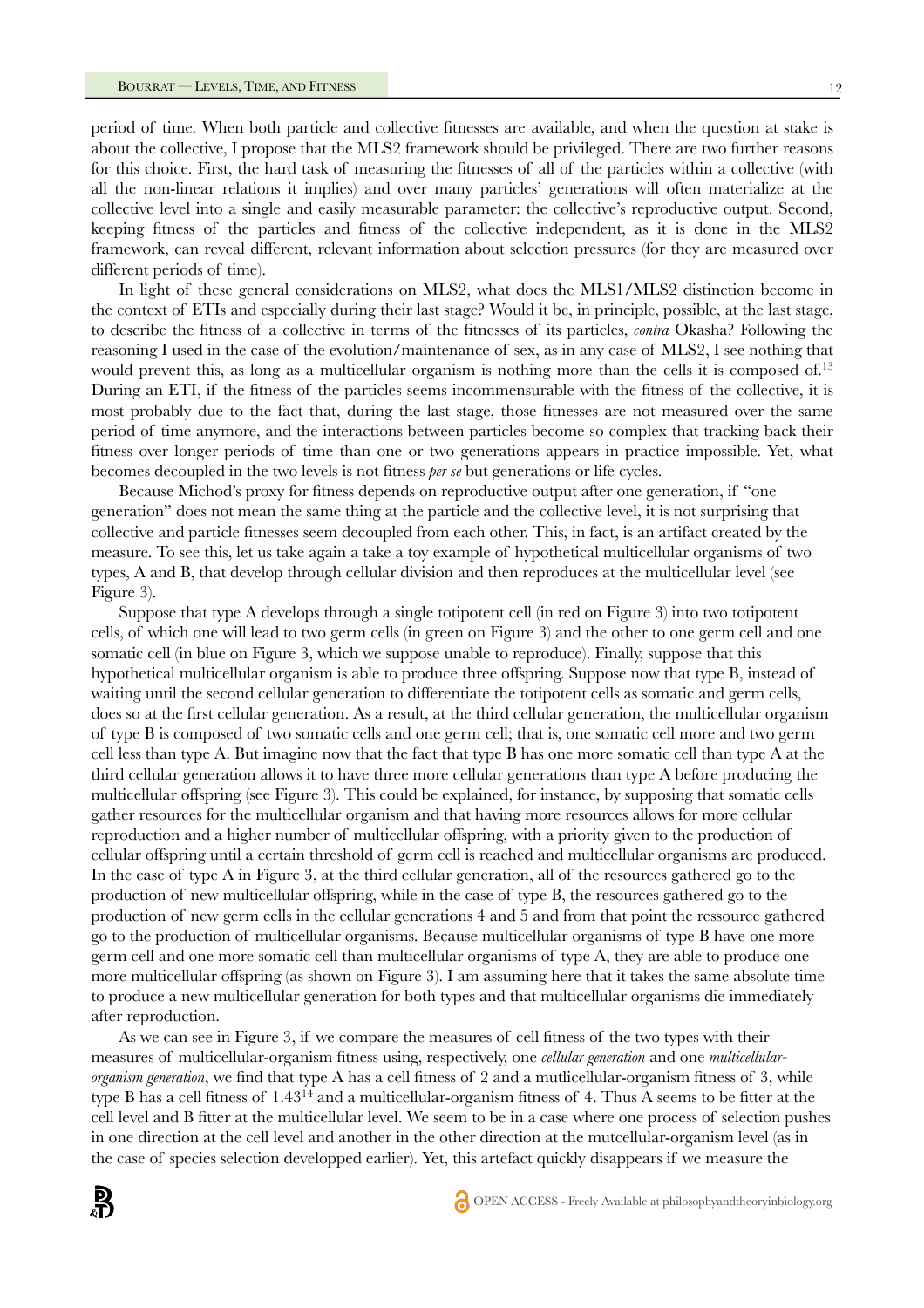

**Figure 3. hypothetical case of multicellular organisms with different life cycles**

fitness of the cells and multicellular organisms over the same period of time. Then we can see that both selection at the cell and at the mutlicellular-organism level go in the same direction. In the example proposed in Figure 3, type A has a cell fitness (measured over the muticellular-organism generation from birth to death) of 3 and type B of 4, which are the same values as those obtained at multicellular level.

Although the demonstrations provided here suggest that the MLS2 framework does not vindicate an ontologically distinct process of selection from MLS1, it does not render the notion of MLS2 useless. In fact, MLS2 is a very useful means to carve one single process of natural selection both in time and space, and becomes especially useful once an ETI is completed. This echoes a recent criticism made by Waters (2011) about Okasha's fundamentalism over the distinction between MLS1/MLS2 in which Waters claims that MLS1 and MSL2 frameworks are more conventional than fundamental. In a response Okasha (2011, 243) holds his ground, restating that they are fundamental. I have provided evidence here about their conventional status once measures of fitness are controlled appropriately.

## **5. Conclusion**

界

In this article I have demonstrated three things. First, when doing a multilevel analysis of an evolutionary process, it is important to use comparable concepts at each level. The terms 'viability' and 'fertility' and consequently 'fitness' cannot be used interchangeably when referring to the cell (and more generally the particle) and the multicellular organism (and more generally the collective). Although Michod and colleagues' model formally distinguishes the two, it assumes a direct relation between viability and fertility of the cell and viability and fertility of the organism. I have shown that cell viability and fertility should not, to be biologically meaningful, be straightforwardly translated into viability and fertility of multicellular organisms, even in very simple cases (such as the ones proposed by Michod and colleagues).

Second, I have shown that the concept of *formal* reproduction can be useful to consider during ETIs and that it has the advantage of avoiding the odd claim that the somatic cells of a multicellular organism have a fitness nil.

Third, I have demonstrated that time is an extremely important parameter to take into account with respect to the concept of fitness and more precisely fitness measures. I argued for its relevance in ETIs and,

![](_page_12_Picture_9.jpeg)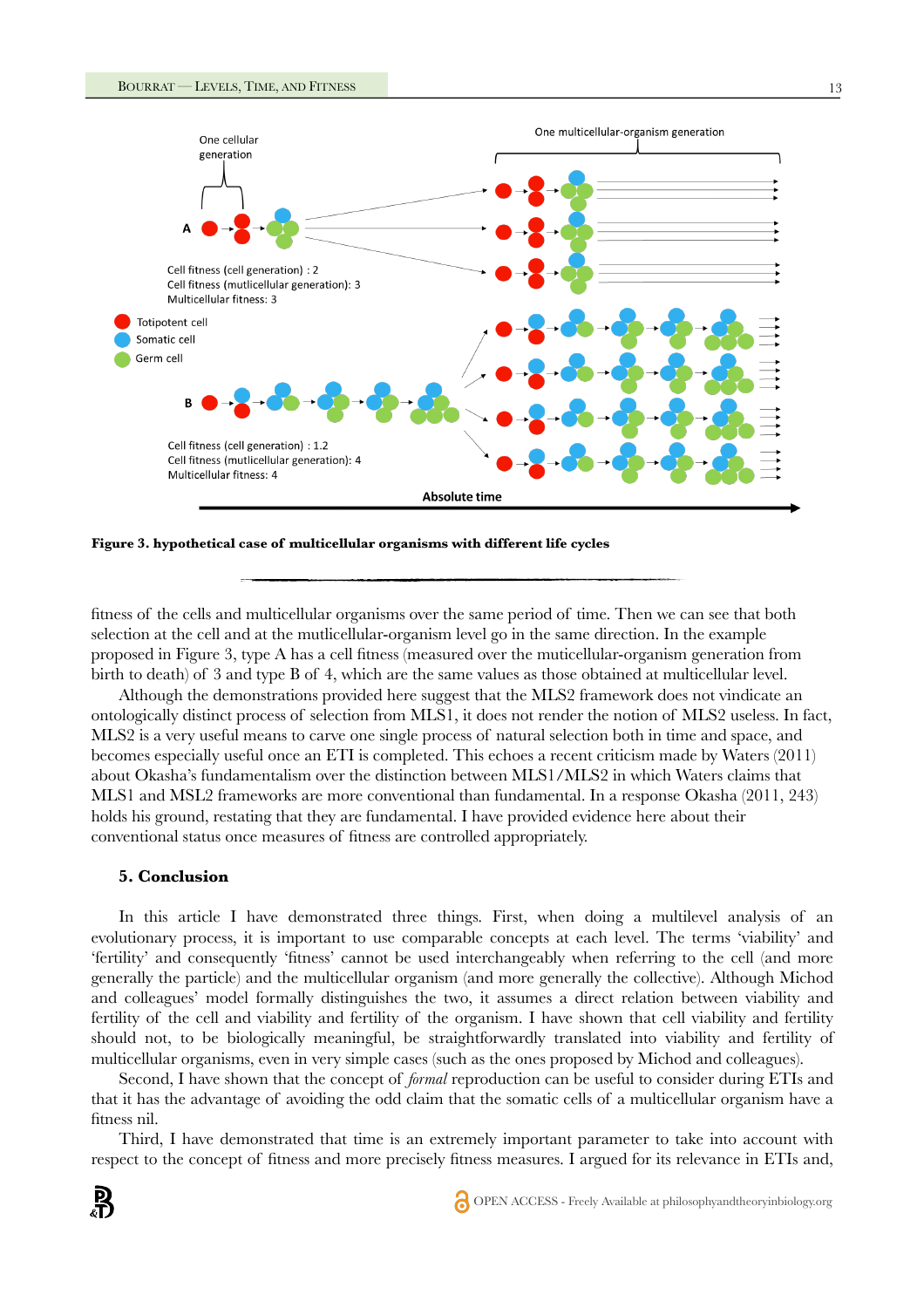more generally, in the levels of selection debate. I used the evolution/maintenance of sexual reproduction as an illustrative example to establish that, if different proxies of fitness reflecting different time scales are used at the organism and species levels, this will have the consequence of measuring selection pressures over two different sets of environmental conditions. This can lead one to confound the existence of one unique process of selection over two different periods of time with two ontologically distinct processes of selection, one for each level. I then applied the same reasoning to ETIs using a simple model and argued that they were not transitions in processes of selection, but rather events for which MLS1 and MLS2 were alternately more relevant.

The claim that distinction between collective selection and particle selection is conventional is not new (e.g. : Dugatkin & Reeve 1994; Sterelny 1996) and Kerr & Godfrey-Smith (2002) have formalized this equivalence. Yet, as Okasha (2006, 136) rightly points out, this formalism has been made solely in the context of MLS1. Taking time as an important variable in measures of fitness represents one important step towards a formalism in which any event of selection traditionally described under the MLS2 framework, such as the last stage of ETIs, could also be described under the MLS1 framework. A recent criticism, the exposition of which would go beyond the scope of this paper, calls into question the equivalence between particle and collective selection (conventionalism) in the MLS1 context (see Lloyd, Lewontin, & Feldman 2008). This could undermine the claim I have made here about conventionalism between particle and collective selection. For my purposes here it suffices to note that whether this criticism holds is independent from the arguments provided in this paper, since the apparent incommensurability between fitnesses at different levels of organization *at least partially* results from an artefact of measuring fitness over different periods of time at different levels of organization. This is sufficient reason to take temporal scales seriously into account when making fitness comparisons.

## **Literature cited**

Abrams, M. (2009). The Unity of Fitness. Philosophy of Science, 76(5), 750-761. doi: [10.1086/605788](http://dx.doi.org/10.1086/605788)

- Ariew, A., & Lewontin, R. C. (2004). The confusions of fitness. The British Journal for the Philosophy of Science, 55(2), 347-363. doi: 10.1093/bips/55.2.347
- Beatty, J. H., & Finsen, S. K. (1989). Rethinking the propensity interpretation: A peek inside Pandora's box. In M. Ruse (Ed.), What the Philosophy of Biology Is: Essays Dedicated to David Hull (pp. 17-30). Dordrecht: Kluwer Publishers. doi: [10.1007/978-94-009-1169-7\\_2](http://dx.doi.org/10.1007/978-94-009-1169-7_2)
- Bouchard, F. (2008). Causal processes, fitness, and the differential persistence of lineages. Philosophy of Science, 75(5), 560-570. doi: [10.1086/594507](http://dx.doi.org/10.1086/594507)
- Bouchard, F. (2011). Darwinism without populations: a more inclusive understanding of the "Survival of the Fittest". Studies in History and Philosophy of Science Part C: Studies in History and Philosophy of Biological and Biomedical Sciences, 42(1), 106-114. doi: [10.1016/j.shpsc.2010.11.002](http://dx.doi.org/10.1016/j.shpsc.2010.11.002)
- Bourrat, P. (2014a). Reconceptualising evolution by natural selection. (PhD dissertation), University of Sydney, Sydney.
- Bourrat, P. (2014b). From survivors to replicators: evolution by natural selection revisited. Biology & Philosophy, 29(4), 517-538. [doi:10.1007/s10539-013-9383-1](http://dx.doi.org/10.1007/s10539-013-9383-1)
- Bourrat, P. (2015). Levels of Selection Are Artefacts of Different Fitness Temporal Measures. Ratio, 28(1), 40-50. [doi: 10.1111/rati.12053](http://dx.doi.org/10.1111/rati.12053)
- Buss, L. W. (1983). Evolution, development, and the units of selection. Proceedings of the National Academy of Sciences, 80(5), 1387-1391. doi: [10.1073/pnas.80.5.1387](http://dx.doi.org/10.1073/pnas.80.5.1387)
- Buss, L. W. (1987). The Evolution of Individuality. Princeton, NJ: Princeton University Press
- Damuth, J., & Heisler, I. L. (1988). Alternative formulations of multilevel selection. Biology and Philosophy, 3(4), 407-430. doi: [10.1007/BF00647962](http://dx.doi.org/10.1007/BF00647962)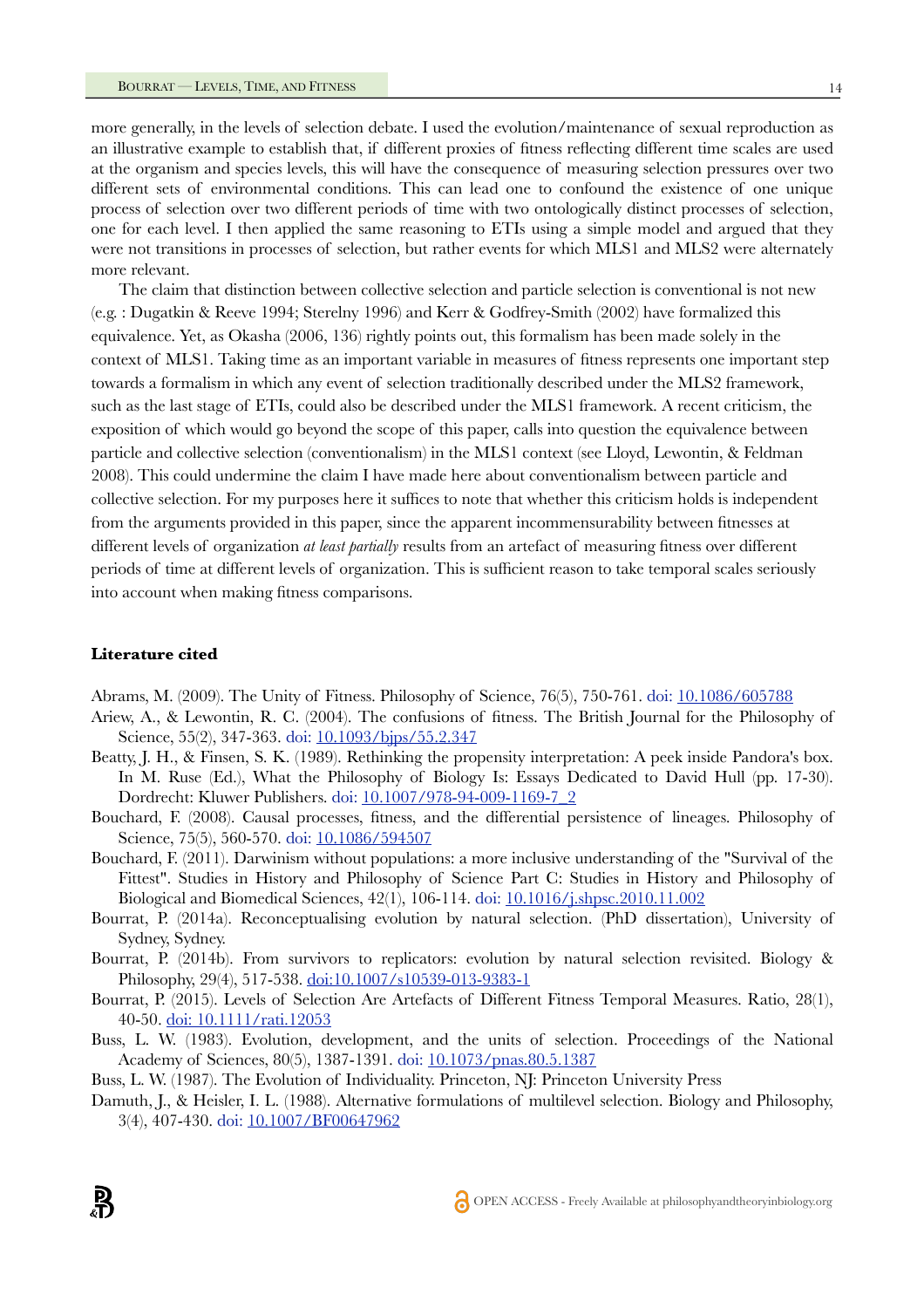- Dugatkin, L. A., & Reeve, H. K. (1994). Behavioral ecology and levels of selection: dissolving the group selection controversy. Advances in the Study of Behavior, 23, 101-133. doi: [10.1016/S0065-3454\(08\)](http://dx.doi.org/10.1016/S0065-3454(08)60352-6) [60352-6](http://dx.doi.org/10.1016/S0065-3454(08)60352-6)
- Fisher, R. A. (1970). The design of experiments (8th ed.). New York: Hafner.
- Gardner, A., & Foster, K. R. (2008). The evolution and ecology of cooperation–History and concepts. In J. Korb & J. Heinze (Eds.), Ecology of social evolution (pp. 1-36). Heidelberg: Springer. [doi:](http://dx.doi.org/10.1007/978-3-540-75957-7_1) [10.1007/978-3-540-75957-7\\_1](http://dx.doi.org/10.1007/978-3-540-75957-7_1)
- Godfrey-Smith, P. (2009). Darwinian populations and natural selection. New York: Oxford University Press, USA.
- Godfrey-Smith, P. (2011). Darwinian populations and transitions in individuality. In B. Calcott & K. Sterelny (Eds.), The Major Transitions in Evolution Revisited. Cambridge, MA: MIT Press. doi: [10.7551/](http://dx.doi.org/10.7551/mitpress/9780262015240.003.0005) [mitpress/9780262015240.003.0005](http://dx.doi.org/10.7551/mitpress/9780262015240.003.0005)
- Grantham, T. A. (1995). Hierarchical Approaches to Macroevolution: Recent Work on Species Selection and the "Effect Hypothesis". Annual Review of Ecology and Systematics, 26, 301-321. doi: [10.1146/](http://dx.doi.org/10.1146/annurev.es.26.110195.001505) [annurev.es.26.110195.001505](http://dx.doi.org/10.1146/annurev.es.26.110195.001505)
- Griesemer, J. R. (2000). The units of evolutionary transition. Selection, 1(1), 67-80. doi: [10.1556/Select.](http://dx.doi.org/10.1556/Select.1.2000.1-3.7) [1.2000.1-3.7](http://dx.doi.org/10.1556/Select.1.2000.1-3.7)
- Griesemer, J. R. (2014). Reproduction and the Scaffolded Development of Hybrids. In L. R. Caporael, J. R. Griesemer & W. C. Wimsatt (Eds.), Developing Scaffolds in Evolution, Culture, and Cognition (pp. 23). Cambridge, MA: MIT Press.
- Hamilton, W. D. (1964). The genetical evolution of social behaviour. I. Journal of theoretical Biology, 7(1), 1-16. doi: [10.1016/0022-5193\(64\)90038-4](http://dx.doi.org/10.1016/0022-5193(64)90038-4)
- Hull, D. L. (1975). Central subjects and historical narratives. History and Theory, 14(3), 253-274. [doi:](http://dx.doi.org/10.2307/2504863) [10.2307/2504863](http://dx.doi.org/10.2307/2504863)
- Jablonski, D. (2008). Species selection: theory and data. Annual Review of Ecology, Evolution, and Systematics, 39, 501-524. doi: [10.1146/annurev.ecolsys.39.110707.173510](http://dx.doi.org/10.1146/annurev.ecolsys.39.110707.173510)
- Kerr, B., & Godfrey-Smith, P. (2002). Individualist and multi-level perspectives on selection in structured populations. Biology and Philosophy, 17(4), 477-517. doi: [10.1023/A:1020504900646](http://dx.doi.org/10.1023/A:1020504900646)
- Krimbas, C. B. (2004). On fitness. Biology and Philosophy, 19(2), 185-203. doi: [10.1023/B:BIPH.](http://dx.doi.org/10.1023/B:BIPH.0000024402.80835.a7) [0000024402.80835.a7](http://dx.doi.org/10.1023/B:BIPH.0000024402.80835.a7)
- Lloyd, E. A. (1988). The structure and confirmation of evolutionary theory. New York: Greenwood Press.
- Lloyd, E. A., & Gould, S. J. (1993). Species selection on variability. Proceedings of the National Academy of Sciences, 90(2), 595-599. doi: [10.1073/pnas.90.2.595](http://dx.doi.org/10.1073/pnas.90.2.595)
- Lloyd, E. A., Lewontin, R. C., & Feldman, M. W. (2008). The Generational Cycle of State Spaces and Adequate Genetical Representation. Philosophy of science, 75(2), 140-156. doi: [10.1086/590196](http://dx.doi.org/10.1086/590196)
- Maynard Smith, J. (1978). The evolution of sex. Cambridge: Cambridge University Press.
- Michod, R. E. (1999). Darwinian dynamics. Princeton: Princeton University Press.
- Michod, R. E. (2005). On the transfer of fitness from the cell to the multicellular organism. Biology and Philosophy, 20(5), 967-987. doi: [10.1007/s10539-005-9018-2](http://dx.doi.org/10.1007/s10539-005-9018-2)
- Michod, R. E. (2011). Sex and multicellularity as evolutionary transitions in individuality. In B. Calcott & K. Sterelny (Eds.), The Major Transitions in Evolution Revisited. Cambridge, MA: MIT press. [doi:](http://dx.doi.org/10.7551/mitpress/9780262015240.003.0010) [10.7551/mitpress/9780262015240.003.0010](http://dx.doi.org/10.7551/mitpress/9780262015240.003.0010)
- Michod, R. E., Nedelcu, A. M., & Roze, D. (2003). Cooperation and conflict in the evolution of individuality: IV. Conflict mediation and evolvability in Volvox carteri. BioSystems, 69(2-3), 95-114. [doi:](http://dx.doi.org/10.1016/S0303-2647(02)00133-8) [10.1016/S0303-2647\(02\)00133-8](http://dx.doi.org/10.1016/S0303-2647(02)00133-8)
- Michod, R. E., & Roze, D. (1999). Cooperation and conflict in the evolution of individuality. III. Transitions in the unit of fitness. In C. L. Nehaniv (Ed.), Mathematical and Computational Biology: Computational Morphogenesis, Hierarchical Complexity, and Digital Evolution (pp. 47-92). Providence, Rhode Island: American Mathematical Society.
- Michod, R. E., Viossat, Y., Solari, C. A., Hurand, M., & Nedelcu, A. M. (2006). Life-history evolution and the origin of multicellularity. Journal of theoretical Biology, 239(2), 257-272. doi: [10.1016/j.jtbi.](http://dx.doi.org/10.1016/j.jtbi.2005.08.043) [2005.08.043](http://dx.doi.org/10.1016/j.jtbi.2005.08.043)

![](_page_14_Picture_26.jpeg)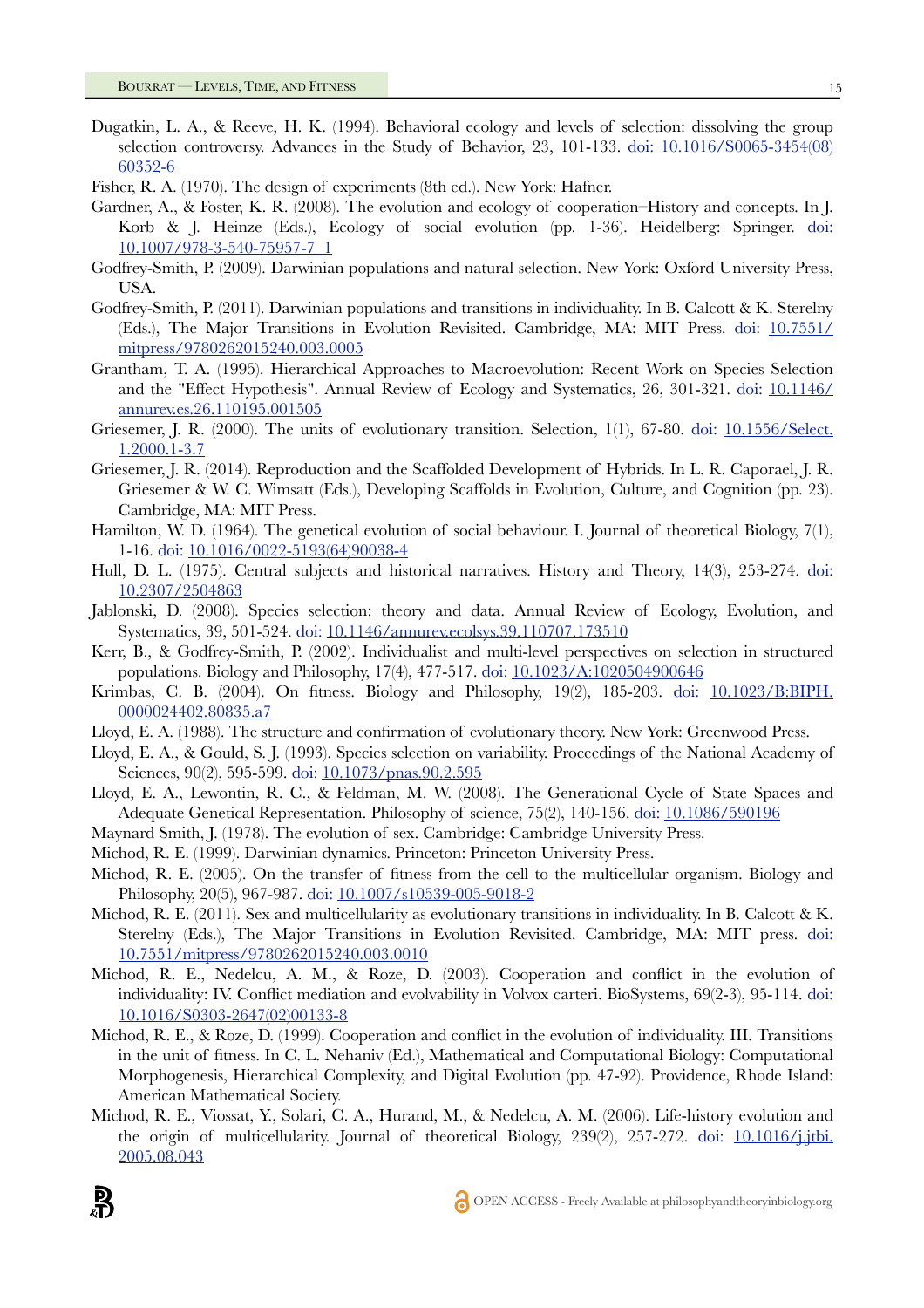- Okasha, S. (2006). Evolution and the Levels of Selection. New York: Oxford University Press, USA. [doi:](http://dx.doi.org/10.1093/acprof:oso/9780199267972.001.0001) [10.1093/acprof:oso/9780199267972.001.0001](http://dx.doi.org/10.1093/acprof:oso/9780199267972.001.0001)
- Okasha, S. (2009). Individuals, groups, fitness and utility: multi-level selection meets social choice theory. Biology and Philosophy, 24(5), 561-584. doi: [10.1007/s10539-009-9154-1](http://dx.doi.org/10.1007/s10539-009-9154-1)
- Okasha, S. (2011). Reply to Sober and Waters. Philosophy and Phenomenological Research, 82(1), 241-248. doi: [10.1111/j.1933-1592.2010.00474.x](http://dx.doi.org/10.1111/j.1933-1592.2010.00474.x)
- Pearl, J. (2000). Causality: models, reasoning and inference. Cambridge: Cambridge University Press.
- Pocheville, A. (2010). What Niche Construction is (not). La niche écologique: concepts, modèles, applications. PhD thesis. Ecole Normale Supérieure. Paris.
- Shipley, B. (2002). Cause and correlation in biology: a user's guide to path analysis, structural equations and causal inference. Cambridge: Cambridge University Press.
- Sober, E. (2001). The two faces of fitness. In R. S. Singh, C. B. Krimbas, D. B. Paul & J. Beatty (Eds.), Thinking about evolution: historical, philosophical, and political perspectives. Cambridge: Cambridge University Press.
- Sterelny, K. (1996). The return of the group. Philosophy of Science, 63(4), 562-584. doi: [10.1086/289977](http://dx.doi.org/10.1086/289977)
- Stidd, B. M., & Wade, D. L. (1995). Is species selection dependent upon emergent characters? Biology and Philosophy, 10(1), 55-76. doi: [10.1007/BF00851987](http://dx.doi.org/10.1007/BF00851987)
- Thoday, J. (1953). Components of fitness. Symposium of the Society for Experimental Biology, 7, 96-113.
- Van Valen, L. M. (1989). Three paradigms of evolution. Evolutionary theory, 9(1), 1-17.
- Vrba, E. S. (1983). Macroevolutionary trends: new perspectives on the roles of adaptation and incidental effect. Science, 221(4608), 387-389. doi: [10.1126/science.221.4608.387](http://dx.doi.org/10.1126/science.221.4608.387)
- Vrba, E. S. (1989). Levels of selection and sorting with special reference to the species level. Oxford Surveys of Evolutionary Biology, 6, 111-168.
- Waters, K. C. (2011). Okasha's Unintended Argument for Toolbox Theorizing. Philosophy and Phenomenological Research, 82(1), 232-240. doi: [10.1111/j.1933-1592.2010.00472.x](http://dx.doi.org/10.1111/j.1933-1592.2010.00472.x)
- Weismann, A. (1893). The germ-plasm: a theory of heredity. New York: C. Scribner's sons. doi: [10.5962/](http://dx.doi.org/10.5962/bhl.title.88042) [bhl.title.88042](http://dx.doi.org/10.5962/bhl.title.88042)
- West, S. A., Griffin, A. S., & Gardner, A. (2007). Social semantics: altruism, cooperation, mutualism, strong reciprocity and group selection. Journal of Evolutionary Biology, 20(2), 415-432. doi: [10.1111/j.](http://dx.doi.org/10.1111/j.1420-9101.2006.01258.x) [1420-9101.2006.01258.x](http://dx.doi.org/10.1111/j.1420-9101.2006.01258.x)
- West, S. A., Lively, C. M., & Read, A. F. (1999). A pluralist approach to sex and recombination. Journal of Evolutionary Biology, 12(6), 1003-1012. doi: [10.1046/j.1420-9101.1999.00119.x](http://dx.doi.org/10.1046/j.1420-9101.1999.00119.x)
- Woodward, J. (2003). Making things happen: A theory of causal explanation. New York: Oxford University Press, USA.
- Woodward, J. (2013). Causation and manipulability. Stanford encyclopedia of philosophy. Retrieved from <http://plato.stanford.edu/archives/win2013/entries/causation-mani/>

# **Notes**

- 1. The distinction between particle and collective comes from Okasha (2006, 4).
- 2. In the rest of the paper I at times claim that MLS1 and MLS2 are commensurable. This should only be understood in the context of Okasha (2006) and Michod (2005) where they propose to give an ontology to MLS1 and MLS2. It should be clear that Damuth and Heisler's initial distinction only regards MLS1 and MLS2 as two possible methods to study multilevel selection. They write: "Once one has decided to analyze a given situation in terms of multilevel selection processes both approaches [MLS1 or MSL2] are legitimate within that context and a choice has to be made depending upon what questions are of interest" (Damuth and Heisler 1988, 411).
- 3. A cross-level by-product is defined by Okasha (2006,76) as "a side effect, or by-product, of selection acting at a different level".
- 4. Michod and colleagues use the word 'decoupling' to refer to this phenomenon. By decoupling they mean that the fitness at the collective level becomes expressed in a different currency than fitness at the particle level and is not translatable into fitness at that level.
- 5. Okasha and Michod use "fecundity" instead of "fertility". These terms are equivalent.
- 6. There is, however, no scope for generality in Michod's models.

![](_page_15_Picture_27.jpeg)